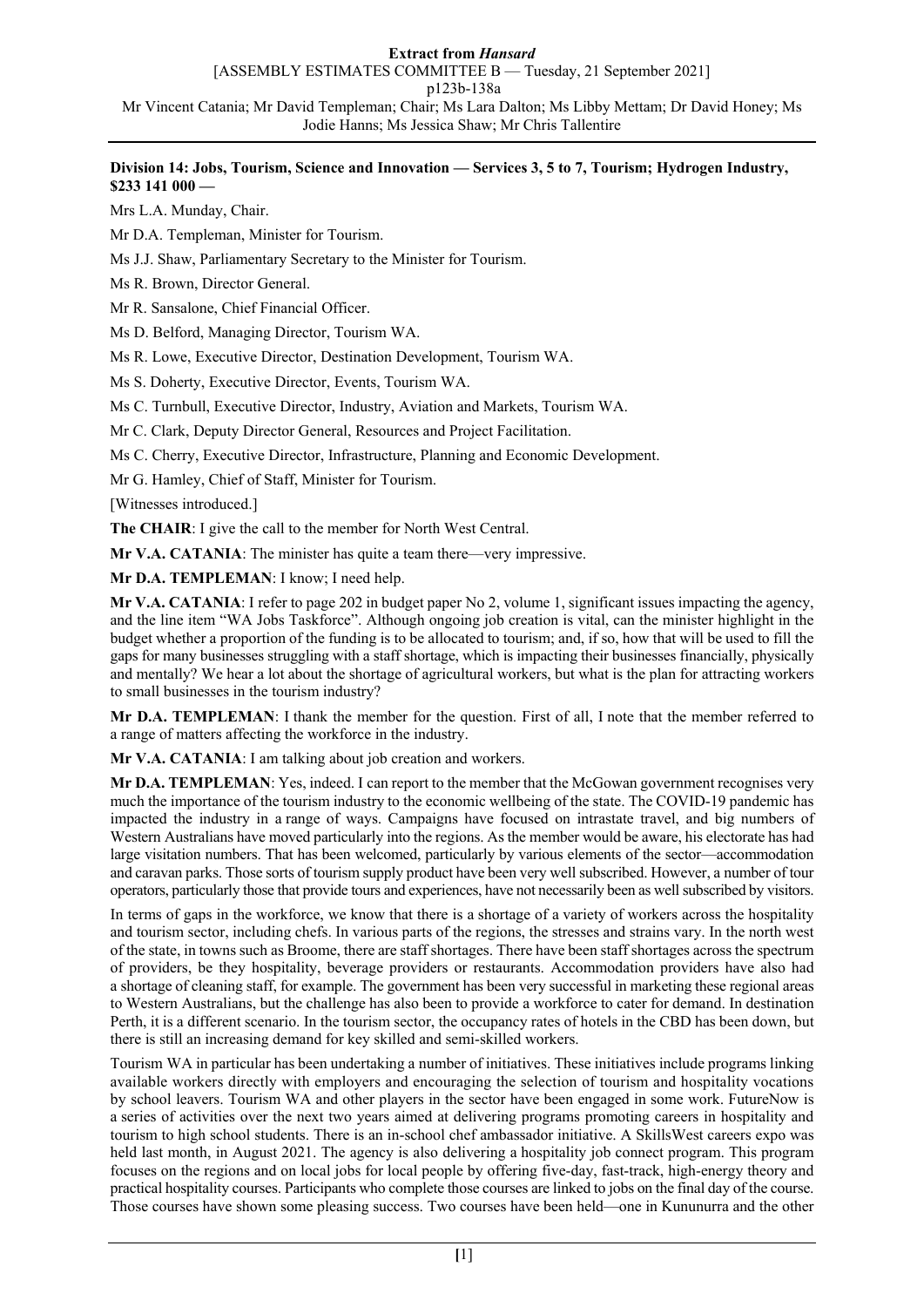in Geraldton. Five more are scheduled to take place in Broome, Margaret River, Peel and Albany over the next couple of months. A number of local government authorities are also looking at innovative solutions to address those issues. The Shire of Esperance is an example. It converted an unused youth hostel into workers' accommodation. The government and the agency recognises the importance of work in this area and of course continues to work to address workforce demand.

# [3.10 pm]

**Mr V.A. CATANIA**: I do not think that any government campaign has contributed to tourism in WA. The mere fact that Western Australia is closed off to the rest of the world and to the rest of the country is why internal tourism is occurring. When it comes to the workers who are needed in the north west, businesses have a task ahead of them. Exmouth, which traditionally has a population of 2 500 people, is experiencing in the order of 20 000 tourists a day. Exmouth is one example; others are Kalbarri, Shark Bay, Coral Bay and Broome. As we go around the state, pretty much the whole of regional Western Australia is suffering. We are not talking about a couple of people here and there; we are talking about small businesses in the hospitality and tourism sectors needing thousands of workers. Much like what is happening in agriculture, there is a need for workers now to be able to take advantage of the number of people who are travelling around Western Australia. What is the government doing to look at opportunities to bring workers, perhaps from the east coast—as long as they adhere to quarantining and whatever else is needed to make sure they come over here in a safe manner—to alleviate the pressure that businesses are under, particularly in regional Western Australia? Hotels are unable to find workers to clean the bedsheets. Owners of pubs, cafes and restaurants cannot keep opening up day after day.

Some businesses rely on whale shark tours. It is not all beer and skittles for everyone. There is a two or three–speed tourism economy out there, but when it comes to key business owners, they are financially, physically and mentally stuffed, and they need help. They need the government to work out strategies to get workers from over east. If those workers can be found, will the government provide workers' accommodation to cater for the workforce? There is no accommodation for anyone in these towns, let alone the workforce that is required to look after those visitors. What is the government doing to address not only the workforce that is desperately needed, but also the workers' accommodation that needs to go with that? When we hear about hotels being full, at best they are at 80 per cent capacity because hotels are utilising their own accommodation for their workers. They are not getting the maximum benefit from the number of people who are travelling around regional WA. What is the minister doing to action these problems?

**Mr D.A. TEMPLEMAN**: That was a long question. I have outlined a range of short, medium and long-term programs. A solution to this challenge lies across short-term, medium-term and long-term structural change. The Premier and the Minister for Education and Training hosted a Skills Summit about a month ago. One of the direct outcomes was of course a targeted marketing campaign to interstate workers. Work on that continues. As the member well knows, to keep the state safe we have a policy with regard to the current border situation with New South Wales and Victoria. That very important policy is focused on ensuring that we keep out, as best as possible, the likelihood of the Delta variant entering the state. That marketing campaign will continue to focus on attracting interstate workers. Work has already been done and some states, such as South Australia, Tasmania and Northern Territory particularly the Northern Territory—are not subject to the current border arrangements. Work continues on attracting those Australians.

The member's second question related to backpackers and visa holders who are already in Australia, and are already in this state. There are already formal and informal collaborations with regard to those workers becoming available as the season changes from a focus on the north to the south, for example. Some innovative businesses are already looking at how to take advantage of those workers who might be in the north of the state. As we know, when the season concludes there, those workers can move to the southern regions, particular around the south west.

In respect of education and training, this government is investing record amounts of money in the training sector through TAFE. Included in that, of course, is a key focus on hospitality and tourism–related skills training. That will be a focus. That will be more of a medium-term effort. Because of caps on the number of international travellers who can enter the state, and those who can afford to enter Australia, the reality is that those numbers are not entering the state or the country. However, a number of visa arrangements have been made. The request from our sector continues to be that consideration be given to some skill sets that will address some of the vacancies.

I was in Kununurra earlier this year and met with a number of operators, including hospitality and accommodation operators. As part of negotiations with the commonwealth, they were able to get workers from Vanuatu and Fiji. The accommodation aspect in their case was caravan parks, and that was causing some tensions because, understandably, caravan park owners wanted to maximise yield on their caravan sites and had locked in, if you like, some of the demands of worker accommodation. This is an ongoing issue, and we are working at it from a range of levels to address the short, medium and longer term demands.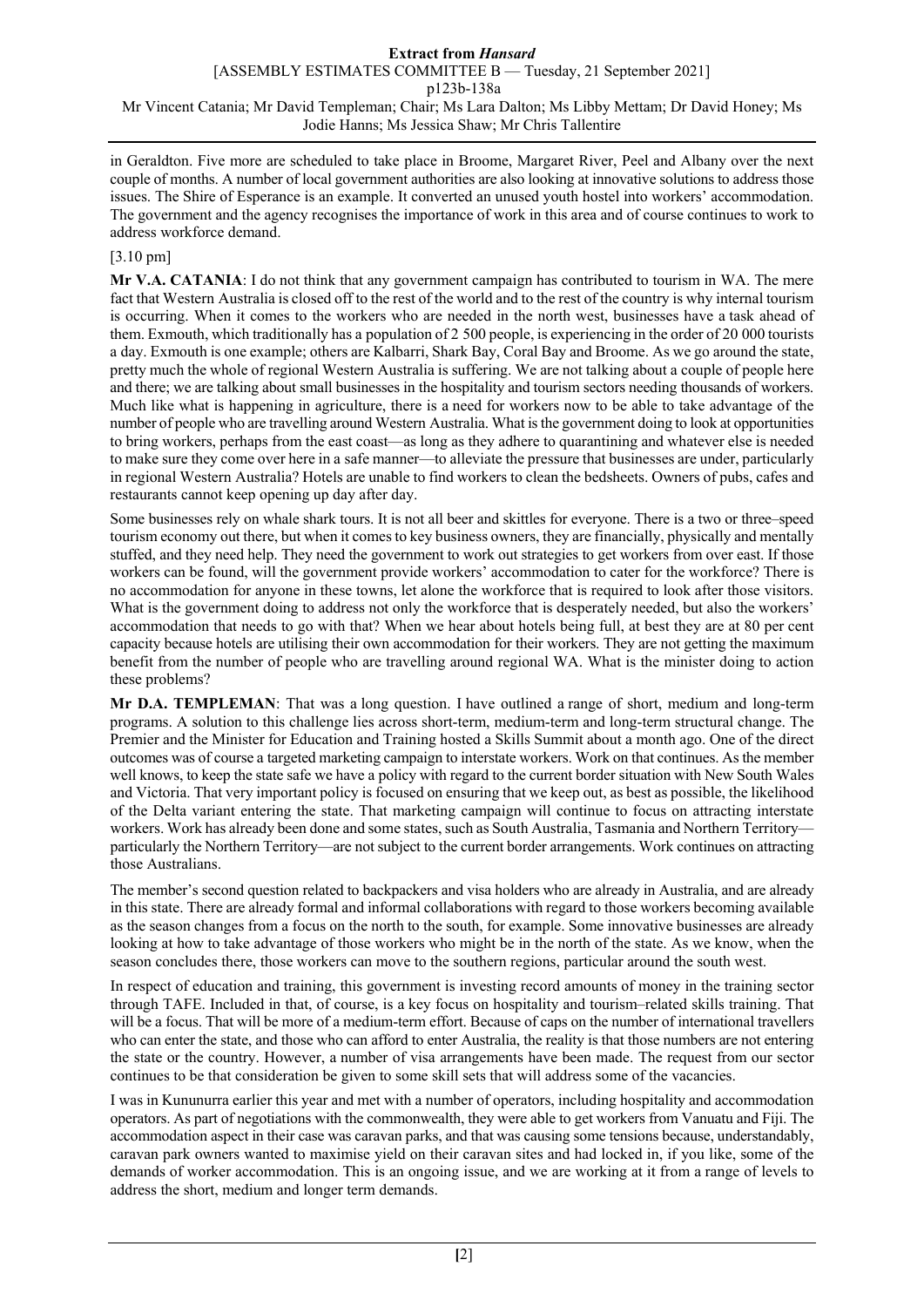# [3.20 pm]

On the topic of national arrangements, I had a phone hook-up only six or so weeks ago with the federal Minister for Trade, Tourism and Investment and the tourism ministers from the other states and territories. Martin Ferguson is doing some work focused on the way forward for the broader tourism industry in Australia. One of the things that he clearly highlights is the issues around workforce development and training; the cultural nature of tourism and hospitality; and the fact that we have relied, and continue to rely, on a lot of foreign workers to fill the positions that many Australians choose not to do as a career path—or, if they do, it is a short-term career path for them. Those issues will have to be addressed in the longer term.

I assure the member that we are in a situation that is not uncommon in other jurisdictions, but our tourism industry is in a much better place. I do not agree with the member that campaigns like Wander Out Yonder have not increased visitation in regional Western Australia. A natural willingness to be tourists or to venture out is quite innate in Western Australians. The Wander Out Yonder campaign has been highly successful and many regional economies are directly benefiting from that.

We want to make sure that when we come out of this COVID pandemic, we have a more robust industry that is able to respond to the ebbs and flows and demands of supply into the future, and also be ready, of course, for when we can welcome normal numbers of people from interstate and overseas.

**Mr V.A. CATANIA**: I have a further question.

**The CHAIR**: Member for North West Central, can I ask you to clearly relate your question to a page number, item, program or amount in the volumes, please.

**Mr V.A. CATANIA**: It is further to the question I originally asked.

**The CHAIR**: As long as it relates to —

**Mr V.A. CATANIA**: It is under "Significant Issues Impacting the Agency". I am talking about the WA Plan for Jobs, and tourism. I thank the minister for that longwinded answer.

**Mr D.A. TEMPLEMAN**: It was a longwinded question.

**Mr V.A. CATANIA**: Mine had lots of facts. Perhaps Tourism needs to get on the ground and hear what businesses have to say.

**The CHAIR**: Member for North West Central, can you please ask a question relating to an item number.

**Mr V.A. CATANIA**: In relation to jobs, is the department, or the member as a minister in the government, looking at ways to have a campaign to get workers from the east coast to come here and work and holiday?

**Mr D.A. TEMPLEMAN**: I just answered the member's question.

**Mr V.A. CATANIA**: We understand that the Perth tourism market is suffering significantly at the moment compared with the market in other parts of Western Australia, like the north west. Is the minister looking at a campaign whereby we can get those from the east coast to holiday here? Perhaps the government can—as part of its \$5.6 billion surplus put its hand in its pocket to pay for some of those people to come across and stay one, two or three nights in Perth before they go north to work. Is the minister looking at any incentives to entice people to come over here to work and holiday?

**Mr D.A. TEMPLEMAN**: In answer to the question, a range of measures that I have already highlighted are focused on that. Essentially, we want to encourage people to come and work in Western Australia and live here. That is one of the reasons the government has its fly-in fly-out workers policy, for example. We think this state offers a wonderful opportunity for people of all ages to relocate, and we will continue to market to the eastern seaboard in innovative ways, which are evolving, to attract people to a range of industries, including, of course, the tourism industry, to address gaps in the workforce.

**Ms L. DALTON**: I refer to line item 6, "Event Tourism", in the service summary table on page 206 of budget paper No 2. With over \$52 million allocated for event tourism, can the minister outline what support is being given to regional events?

**Mr D.A. TEMPLEMAN**: Yes. I thank the member for Geraldton who, like a number of regional members, supports and encourages a range of events. There is no doubt that events play an important role in visitation and attraction, but they also play a key and significant role in the celebration of community. Western Australia has a great diversity of events that are supported by the government. Funding of \$52 million is allocated to event tourism. That delivery varies from region to region and from community to community. I am very pleased with the value that we get for that investment. Indeed, I think it has a great impact on the local communities and for those who might be visiting those communities during those festivals and events that are supported by government through that allocation. It makes that very special.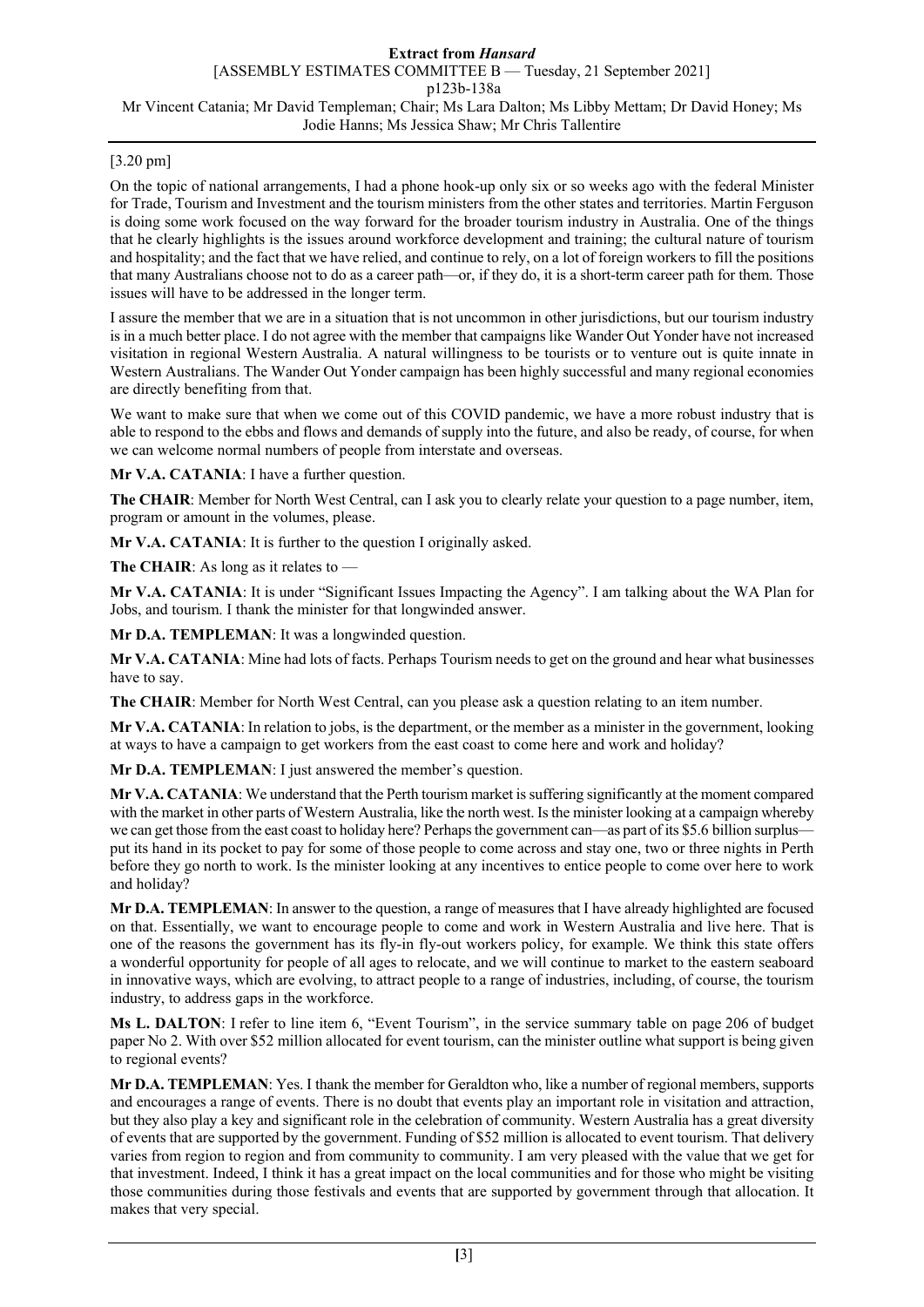As the member would be aware, the scheme is an annual funding round. It allows for smaller and developing regional events across WA to be funded. We also have the regional Aboriginal events scheme, which focuses on Indigenous opportunity and experiences that involve and nurture and support strong leadership and participation from Aboriginal people in regional WA. There are 62 regional event scheme events, including five through the regional Aboriginal events scheme. The regional events program supports medium to larger regional events. I think the member's locality has examples of a number of those. They include Ironman WA, the Cape to Cape MTB—a mountain bike ride—Ord Valley Muster, and Shinju Matsuri in Broome, through to Taste Great Southern, the recent CinefestOZ a film festival in the south west particularly focused around Busselton—and Mandurah Crabfest.

One of the things this government has done through the culture and arts portfolio is the Getting the Show Back on the Road WA program. That is a risk-share program administered by the department. It is specifically aimed at supporting and reinvigorating the live entertainment performance industry, and it is focused on covering any potential ticket revenue loss. It has been a very well subscribed and well-targeted program for ensuring that events can take place. We have extended the Getting the Show Back on the Road WA program. It is supporting, for example, a number of agricultural shows. We are in the middle of the agricultural show season, with the Royal Show starting soon. In regional WA, lots of the agricultural shows are eligible for consideration under Getting the Show Back on the Road. Events tourism is very important. Western Australia continues to build itself a reputation for high quality events in both metropolitan and regional WA, and this government is funding it to over \$52 million in this budget.

# [3.30 pm]

**Ms L. METTAM**: How much did the government have to provide to IMG, now that the Western Australia Gourmet Escape has been cancelled?

**Mr D.A. TEMPLEMAN**: As the member is aware, unfortunately the organisers announced late Friday afternoon that the proposed Gourmet Escape event for November 2021 was not able to be held this year. We will keep working with IMG. The member would probably be aware that there was a rollover of the funding that was committed to last year's event to ensure that this year's event could be held. Tourism WA will continue to work with the organisers of Gourmet Escape to see its return in 2022. I think it is a good event. Obviously, there were proposed changes to the event in 2019 and the 2020 event could not be held either. It showcases the remarkable food and wine of our regions and it is an important event.

**Ms L. METTAM**: Just to clarify, how much did the state government have to provide to IMG?

**Mr D.A. TEMPLEMAN**: As the member can appreciate, the figure is commercial-in-confidence because it was an arrangement made, but the support from when there was a cancellation last year was rolled over, and I would expect we will do the same for the 2022 event. I cannot give the member the figure because it is commercial-in-confidence.

**Ms L. METTAM**: In relation to the remainder of that figure, the government provided a portion of funds to IMG, I imagine, and there would be a remainder of funds that would not be spent this year on the Gourmet Escape, because it did not go ahead. As the Gourmet Escape did not go ahead, what is the accountability around those unspent funds and will they be put into another home-grown event or dedicated to event tourism?

**Mr D.A. TEMPLEMAN**: Let me be very clear: the 2022 event with IMG will be worked on closely with TWA to ensure that next year's event can take place. Obviously the staging of that event will be negotiated, but we will have an event, and that is important, and there is money in the budget for that event to take place. I cannot disclose the exact contracted amount, because it is commercial-in-confidence, but I assure the member that the negotiations to have an event next year, given that this year has been cancelled, will be negotiated with IMG.

**Ms L. METTAM**: Will the funds that are not required this year just go into consolidated revenue?

**Mr D.A. TEMPLEMAN**: The reality is that we have funding of \$52 million. Of that, an amount would have been allocated under the commercial agreement with Gourmet Escape. That is not happening this year; that will be rolled over. The fund allows for some flexibility for other events to be considered. That is the nature of having an amount of money for events. The total amount is not allocated because we have different events that might emerge in the future.

**Ms L. METTAM**: What led to the event being cancelled? Was there any discussion about modifying the event? I know that some local operators had talked about the event having a more Western Australian feel in terms of the way the event was hosted. We know there are different ways to facilitate important events such as football games. Was there any opportunity to ensure that event could continue?

**Mr D.A. TEMPLEMAN**: The media statement from IMG indicates there were a range of issues. COVID-19 obviously impacted the attendance of some of the guests, some of whom were international. From memory, Rick Stein resides in Cornwall in the United Kingdom and was a big name, along with some of the other signature chefs, if you like. IMG made a commercial decision not to hold the event in November. I am sure a range of considerations ultimately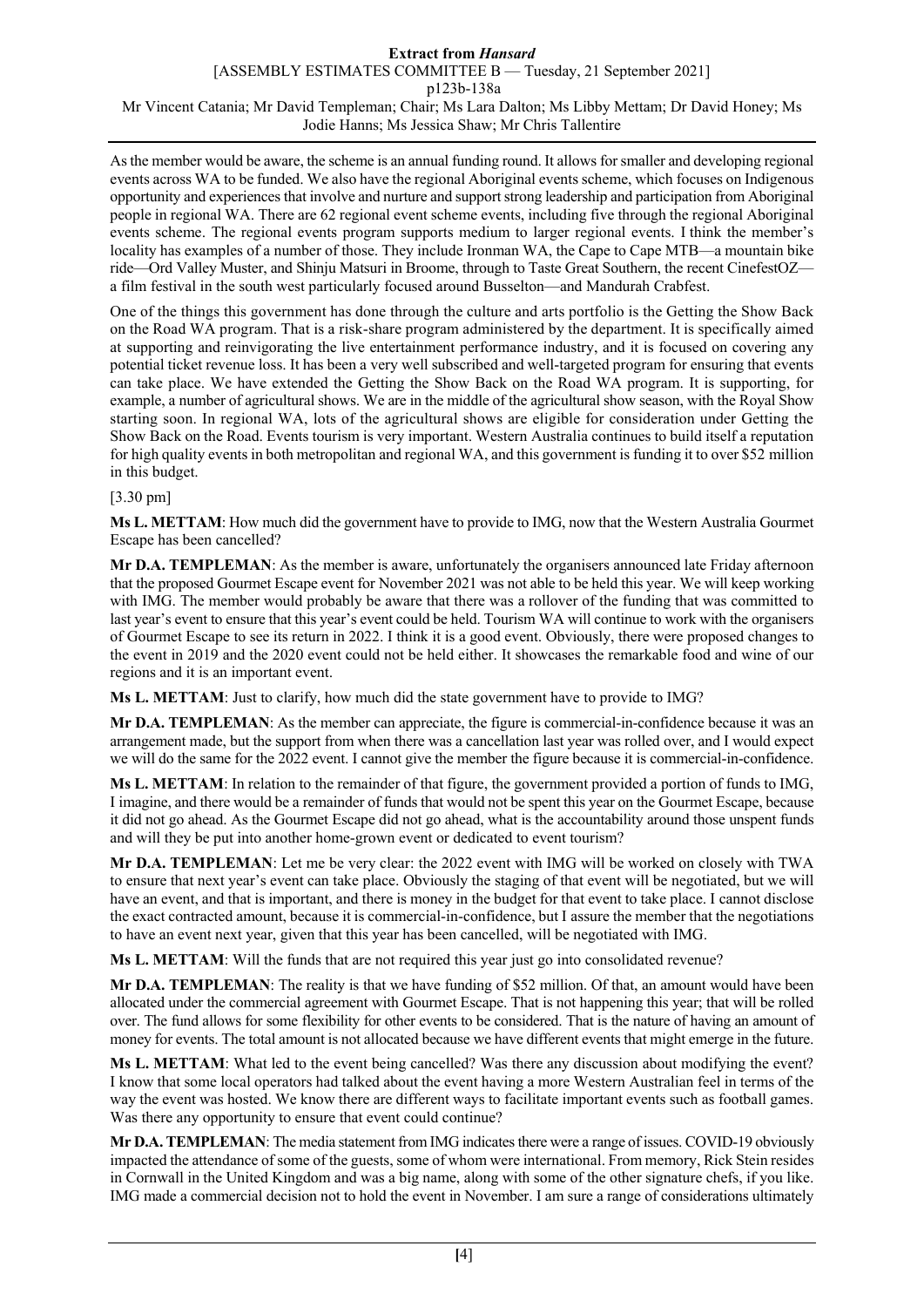led it to make that determination, but I think one of them was the uncertainty over the signature chefs being able to attend the event. The government accepts IMG's commercial decision; it is its decision. TWA will work closely with it in the coming period to plan for an event for next year. From memory—Saskia may be able to answer this my understanding is that there is a contracted period over a certain number of years. I will ask Saskia Doherty to clarify whether that is true.

**Ms S. Doherty**: Just on the point around events this year, IMG will work with all the existing event venues to encourage them to still run their own events, and a fringe event program. It will promote the fringe event program to travellers to encourage them to keep their bookings, and Tourism WA will support them in those efforts. We have a two-year extension option on the current agreement.

**Dr D.J. HONEY**: I refer to page 202 of budget paper No 2, volume 1, and the allocation for renewable hydrogen under "Spending Changes", and also to paragraph 5.1 on page 203. What is the \$892 000 for renewable hydrogen being spent on?

[3.40 pm]

**Mr D.A. TEMPLEMAN**: I am referring to implementing Western Australia's renewable hydrogen strategy. The member referred to an amount of money.

**Dr D.J. HONEY**: It was \$892 000 in 2021–22, rising to roughly \$1.7 million in 2024–25 of the forward estimates. It is the fourth-last line item at the bottom of the table on page 202, "Renewable Hydrogen".

**Mr D.A. TEMPLEMAN**: The budget provides \$40 million towards demand stimulation and infrastructure development activation. It also provides \$10 million towards demand stimulation and infrastructure development in Western Australia. The first amount is focused on the midwest for hydrogen refuelling infrastructure incentives for the transport sector to adopt hydrogen vehicles, as well as transmission network upgrades, including a water desalination plant and storage, and also to conduct a feasibility study into local manufacture assembly or maintenance of electrolysers to support the domestic renewable hydrogen industry. The budget also provides \$10 million towards demand stimulation and infrastructure development in the state. This includes the identification and establishment of a metropolitan back-to-base hydrogen refuelling facility, the provision of incentives for the road transport sector to adopt hydrogen vehicles, and a co-contribution to the conversion from diesel to hydrogen fuel cell electric vehicles for local government waste vehicle fleets, regional school buses, and light commercial and heavy haulage vehicles. The funding of \$892 000 in 2021–22 is for staff in JTSI's hydrogen unit. That will provide for approximately 10 full-time equivalents in that hydrogen unit within the agency.

**Dr D.J. HONEY**: Is the minister able to tell me where in the budget those \$40 million and \$10 million line items reside? I could not track them down. That was one of my follow-up questions.

**Mr D.A. TEMPLEMAN**: Yes, I think we can. I will try. I understand that \$54 million will support increases to the resources devoted to hydrogen activities. I highlighted the two key amounts of that \$54 million. The member wants to know the line item in the budget. This money is held in Treasury-administered funding. It appears in that entity. I will ask the director general to respond.

**Ms R. Brown**: The \$50 million comprises, as the minister outlined, \$40 million for activation for the midwest but also \$10 million for demand stimulation. That funding is held in a Treasury-administered item.

**Dr D.J. HONEY**: That appears where—in Treasury?

**Ms R. Brown**: Yes, in the Treasury estimates.

**Dr D.J. HONEY**: I have a further question relating to that. An announcement on that funding was made on 7 September. That adds up now. There was a \$7.5 million commitment to kickstart the development of Oakajee's strategic area as a renewable hub. What is that \$7.5 million for, please?

**Mr D.A. TEMPLEMAN**: The \$7.5 million for the Oakajee project is part of the investment to fast-track job creation at Oakajee. It is an election commitment. That \$7.5 million includes moneys for an access road and junction with the North West Coastal Highway as a first step towards activating Oakajee. The government is continuing to take action to accelerate the activation of Oakajee. It has appointed Mr Richard Mann to prepare a business case to support the government's next steps. This will be informed by an expression of interest process. In the broader context, the government clearly has a view that WA can position itself to build on its comparative advantages to establish a competitive renewable hydrogen industry. It is an important commitment that is also supported by an election commitment.

**Dr D.J. HONEY**: Have any businesses indicated that they will be establishing their hydrogen-producing operations or downstream processing from hydrogen at the Oakajee estate, across the forward estimates?

**Mr D.A. TEMPLEMAN**: I will ask Mr Clark to respond.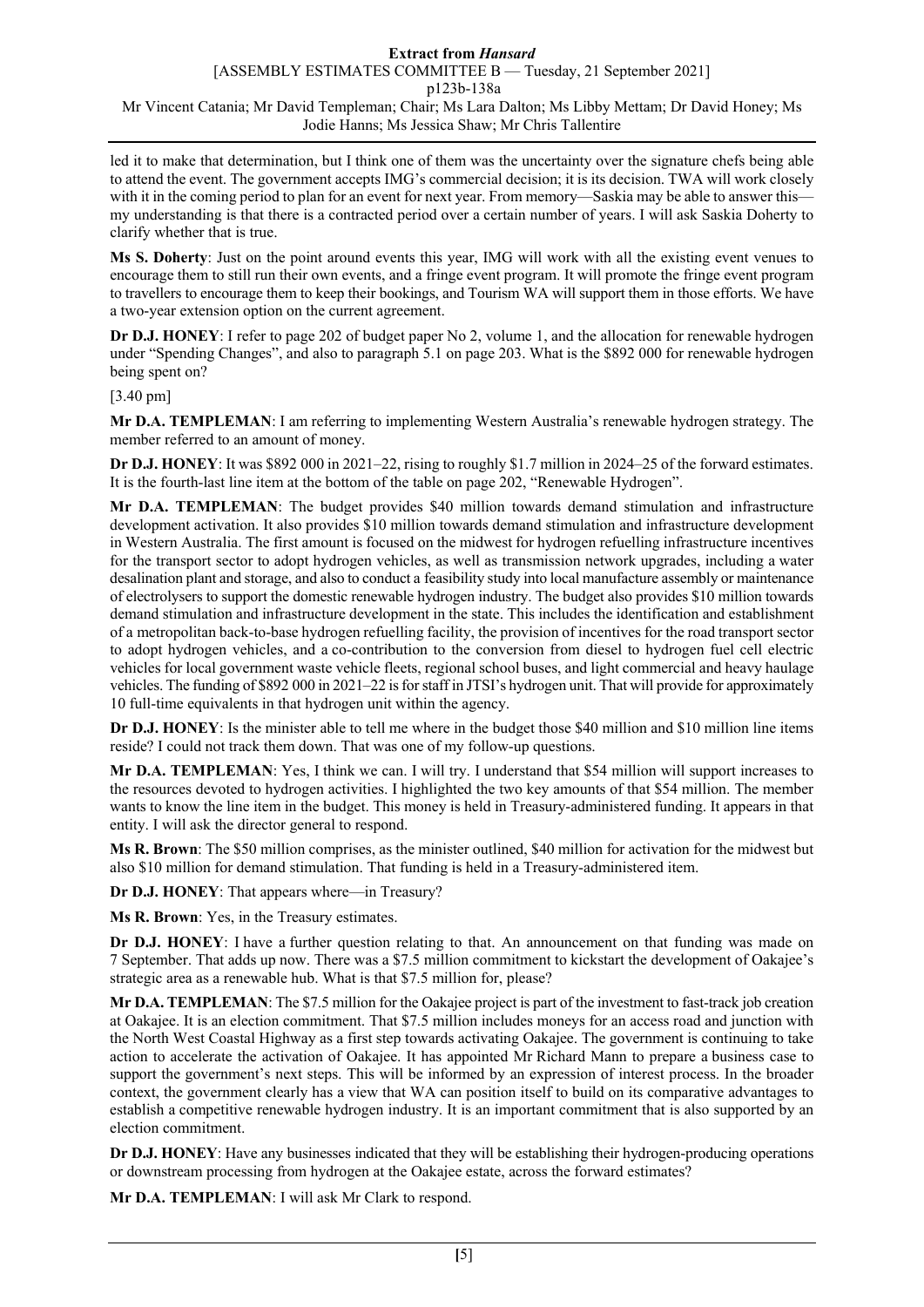**Mr C. Clark**: No specific projects have come forward yet through the EOI process. There was a really positive response to the EOI for Oakajee. We are continuing to work with some of those companies. They will feed into the business case process that we are doing with Richard Mann. I guess we are looking at all the configurations of how we can activate Oakajee and what the different projects can bring to it. It involves a bit of matchmaking to try to get production with offtakes and that type of thing.

**Mr D.A. TEMPLEMAN**: I will just add that Minister MacTiernan as the lead minister on this is very focused on ensuring that a renewable hydrogen industry can flourish in WA. She is working very hard on that.

**Dr D.J. HONEY**: Have those industries that responded to the EOI indicated what other support, including infrastructure, they would require the state to provide for those projects to go ahead?

**Mr D.A. TEMPLEMAN**: The answers to those sorts of questions will be borne out through the work of Mr Mann, who has been appointed. He will have a key role in stakeholder engagement and these important questions. Any consideration will be part of his work and will be informed by the EOI process and other stakeholder engagements that take place.

**Dr D.J. HONEY**: I have a further question. Perhaps the minister has partially answered it. Are any plans currently afoot to build any other enabling infrastructure for the hydrogen industry at Oakajee?

**Mr D.A. TEMPLEMAN**: Oakajee has been identified as a key site for such development of sustainable industry. That ongoing work will be led by the minister and supported by the resourcing that is provided in the budget, including the election commitment, to make sure that everything possible is done to establish such an industry at Oakajee, and of course benefit the state more broadly.

[3.50 pm]

**Mr V.A. CATANIA**: Has the government talked about or indicated that there will be any tax put on hydrogen or state agreements to facilitate this new industry in Western Australia? Has that been spoken about; and, if so, what have the conversations been around taxing hydrogen or perhaps having a state agreement in place to secure this emerging industry that is clearly going to benefit Western Australia?

**Mr D.A. TEMPLEMAN**: I am not going to make comment on matters that are a consideration for the minister, but I can assure the member that our minister is absolutely focused on ensuring that hydrogen is given every possible chance to play a significant role in the future energy mix. She is gung-ho about it, and is having a range of conversations with many stakeholders, but she is particularly focused on making sure that our election commitments are delivered and that something finally does happen at Oakajee, because it has taken a long time.

**Mr V.A. CATANIA**: So you are out of the loop.

**Dr D.J. HONEY**: Just on the subject of renewable hydrogen, one energy source for renewable hydrogen is geothermal energy. A proponent who is looking at establishing a geothermal facility has apparently been told that there will, in fact, be a royalty applied to geothermal energy, and they have indicated that that will make the hydrogen produced from geothermal energy uneconomic compared with natural gas. Is the minister aware of that?

**Mr D.A. TEMPLEMAN**: I am not personally aware of that, but again, as I have highlighted, we have election commitments regarding the development of sustainable hydrogen energy. We have an absolutely committed minister focused on doing that and we have resources in this budget to support initiatives that are focused on achieving that. We have also appointed a person who will have specific responsibility for working through a range of issues as we take advantage of this opportunity for Western Australia.

**Dr D.J. HONEY**: Does the minister think it would be appropriate to apply a royalty to geothermal renewable energy?

**Mr D.A. TEMPLEMAN**: It is not in my field of expertise, member.

**Mr V.A. CATANIA**: I refer to page 211 of budget paper No 2, volume 1, and the heading "Tourism Destination" Development". Can the minister elaborate on what is funded under tourism destination development? There is approximately \$11 million allocated here for 2021–22. Will this include much-needed tourism development in respect of workers' accommodation in places like Broome, Exmouth, Coral Bay, Shark Bay and Kalbarri?

**Mr D.A. TEMPLEMAN**: I thank the member for the question. As I said before, each state continues to face similar challenges in worker accommodation and housing. There is a range of measures that I have highlighted previously with regard to how the agency and the government is responding to that. There is a range of projects that I think will bear fruit, some of them faster than others.

**Mr V.A. CATANIA**: Can the minister highlight one and elaborate on that?

**Mr D.A. TEMPLEMAN**: I highlighted one of the projects that has fast-tracked workers into areas of shortage. One was in Broome and one was in Geraldton, from memory. There is also the ongoing work done by other agencies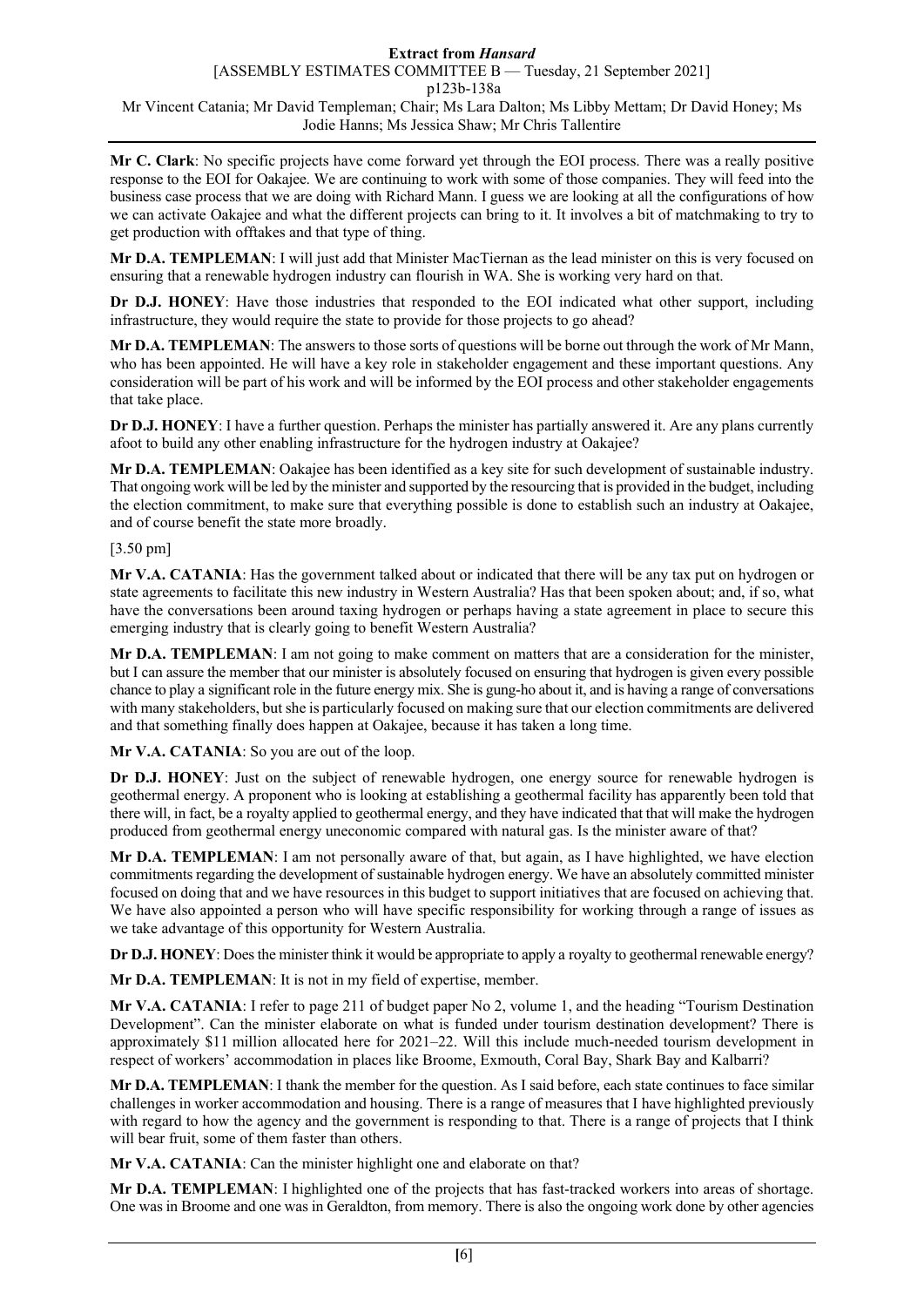and other aspects of the sector, including the Australian Hotels Association, which is pursuing some industry-led initiatives. As I said to the member, this is a challenge that needs to be approached in a multilayered way, and we are focused on working with the industry to address the challenges. We are not on our own, because this is taking place in all other states and territories, as we know.

**Mr V.A. CATANIA**: Regarding the \$11 million allocated in this budget under "Tourism Destination Development", is the minister's agency the lead agency for workers' accommodation, or for providing financial support to chambers of commerce or local governments to address the dire need for workers' accommodation? Are those funds there to assist the communities that need workers' accommodation, yes or no?

**Mr D.A. TEMPLEMAN:** The member needs to know what the purpose of the actual fund is —

**Mr V.A. CATANIA**: I asked that question.

**Mr D.A. TEMPLEMAN**: The fund focuses on a range of initiatives that are about the development of tourism. It covers areas around Aboriginal tourism, the Camping with Custodians projects, enhanced experiences, tourism attraction, case management and a whole range of other matters that that \$11 million is committed to. The issues around workers' accommodation, of course, are being experienced in a range of other portfolios, not just tourism. It is my understanding that an amount of \$350 000 has been committed to specifically address workforce issues in that allocation, but that allocation is a broader commitment.

**Mr V.A. CATANIA**: The minister is saying that workers' accommodation is not part of that \$11 million for tourism destination development. Is he also saying that it does not cover the need for power, water, sewerage, telecommunications and mobile data? These are the areas in which these towns are suffering because of the numbers of tourists. Is the government's tourism destination development fund going to cater for any of those issues that are currently affecting tourism businesses and businesses in general? Will any of that \$11 million go towards assisting that, or towards highlighting the issues to other responsible agencies? Will this fund help to highlight the desperate needs of these communities?

# [4.00 pm]

**Mr D.A. TEMPLEMAN**: The fund is there to deliver some tourism-focused initiatives. Issues around power supplies, for example, are clearly important. The member will be aware of the experiences in Kalbarri as a result of cyclone Seroja and some legacy power issues. Before the end of the year, there will be a major upgrade to Kalbarri's power supply, for example. I recently received a letter from a Kalbarri tourism business, highlighting its challenges with the power supply. Those are being addressed across government, through the specific agency—Minister Johnston's portfolio. I assure the member that the needs of businesses, particularly regarding tourism, of which there is a broad spectrum, are highlighted and raised with other ministers so that we can have a whole-of-government strategy to respond to those challenges. In Broome, for example, some major election commitments have been focused on enhancing the tourism infrastructure there, whether it be boat ramps or streetscapes, of which some very successful work was done in the Chinatown area. They did not come out of the tourism budget per se, but they came out of other budgets that have a direct and positive impact on visitation and the tourism industry more broadly. We continue to raise matters when enhanced opportunities for visitors will benefit the local community and will benefit, of course, the local economy. There have been some very big successes by this government in terms of election commitments. Obviously, the agency, Tourism WA, works very closely with a range of other agencies and authorities to enhance the visitation infrastructure and experience and will keep doing that. Local government plays an important role, for example, in the provision of services and amenity to not only the local people but also to visitors, and we support that wholeheartedly and will continue to do so.

**The CHAIR**: Before you speak, member for Collie–Preston, it is four o'clock with five divisions to go. I needed to point that out.

**Ms J.L. HANNS**: I refer to the spending changes table on page 202 of budget paper No 2 and the line item "Aviation Recovery Fund" under "COVID-19 Response". Can the minister please explain how this funding will be applied?

**Mr D.A. TEMPLEMAN**: Yes, I can. I will also ask my parliamentary secretary to make some comment, particularly as she was chair of a parliamentary committee that inquired into the issues around aviation, particularly regional aviation. More briefly, the line item the member referred to is an important consideration. Aviation access has been greatly affected by COVID travel restrictions, which has reduced passenger demand and airline capacity. As the member will be aware, being a regional member, the state's tourism sector is particularly dependent on airline capacity to enable visitor access. It is important to know that more than 93 per cent of our international and domestic visitors arrive into Perth by air—a very significant figure. To support that, there is funding of \$25 million to Tourism WA over the next two years, which will enable negotiation and securing of aviation services. It will allow the exploration of any opportunities of new air routes as airlines begin to designate aircraft to access routes across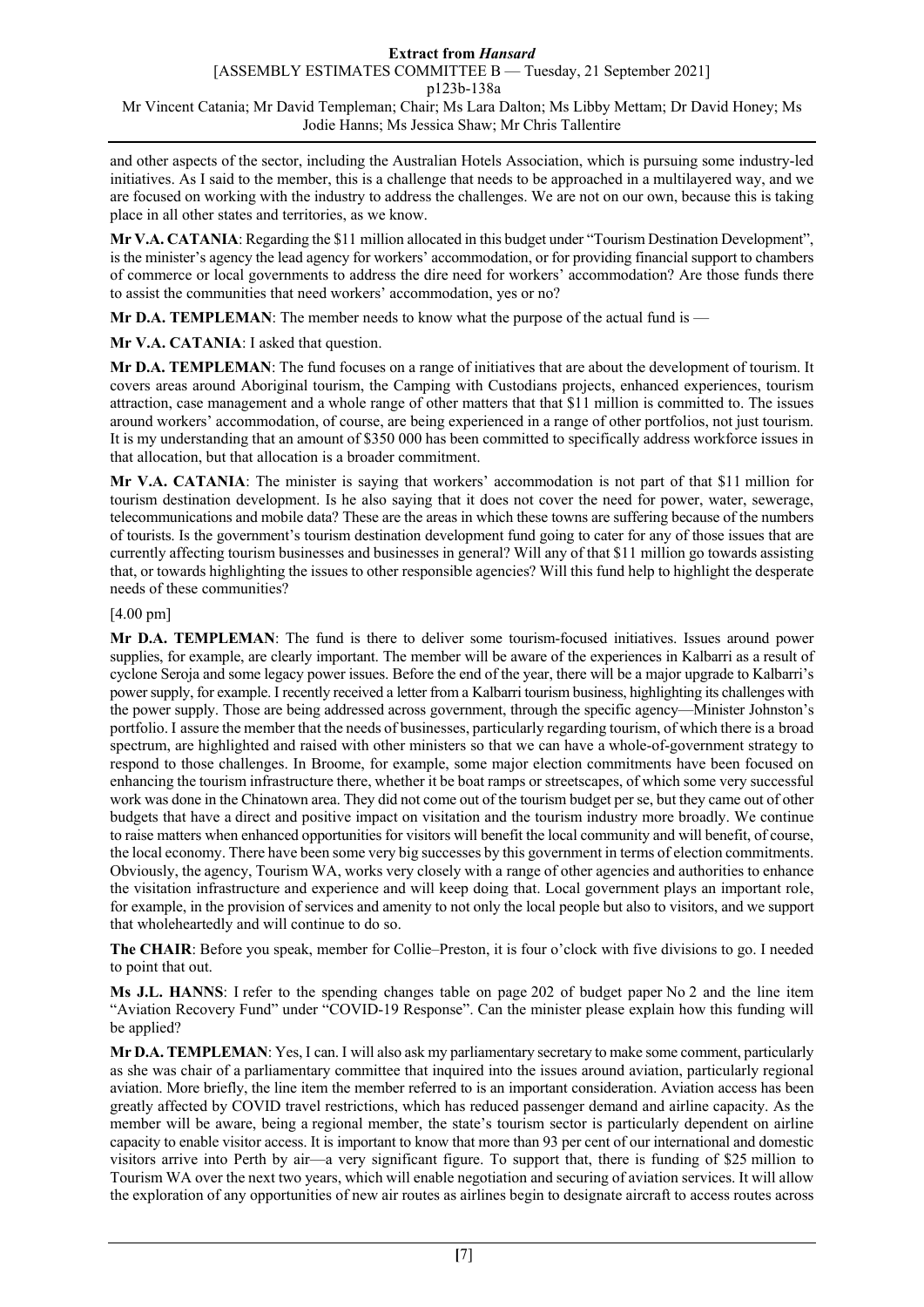their network over the coming 18 to 24 months. I ask, Chair, if my parliamentary secretary can make some comment on this matter given her experience in the inquiry.

**Ms J.J. SHAW**: Thank you, minister, and thank you, member, for the question. Clearly, international air routes will be vital to recovery post-COVID. The state government keenly appreciates their importance; in fact, we have been heavily engaged with the major international airlines that currently service Perth Airport and would like to thank them for their ongoing engagement with the state government. It is vitally important that we recommence those destinations as quickly as possible and target strategic markets that will be very important to Perth's overall reopening and recovery. An ongoing point made, when we are in our engagement processes as we recommence air routes, is that it is as much about tourism as it is about cargo—looking at the front of the plane, the belly of the plane, and tourism and leisure travel. We are heavily engaged with the aviation sector at the moment. The aviation recovery fund sits there as a key tool to enable us to recommence aviation routes. We are working with Perth Airport extensively and, indeed, Perth Airport facilitates a lot of the conversations we have. As airlines review their fleets and the sorts of aircraft they have available and the routes they would like to take, we will engage with the airlines on that. The fund will be utilised on a case-by-case basis considered by the government to encourage airline providers to recommence services here, in line, obviously, with border openings and any potential travel bubbles we have.

**Mr V.A. CATANIA**: I would like some clarification because often a parliamentary secretary may replace a minister or a minister may not be in the Legislative Assembly, so a parliamentary secretary may take over. Is there scope for any more members of Parliament to perhaps go over to the other side and answer questions on behalf of the minister?

**Ms J.J. SHAW**: Disappointed you never got a guernsey while you were one?

# **Mr V.A. CATANIA**: I did.

**The CHAIR**: The parliamentary secretary is appearing as adviser on behalf of the minister. If the minister left the chamber, we would not be able to continue.

**Mr V.A. CATANIA**: I just wanted clarification; it is highly unusual. I do not think I have seen it in my 16 years. Maybe the minister is slipping and needs help!

**Ms L. METTAM**: I would like to ask what the Minister for Tourism's involvement is regarding the Busselton Margaret River Airport. The flights were to begin earlier this year, but obviously because of COVID and the borders, it has been put on hold. What is the status of that, and what is the level of tourism involvement and potentially this recovery fund involvement for that project?

**Mr D.A. TEMPLEMAN**: Obviously, we are very keen to see the first flight between Melbourne and Busselton, as soon as it is safe for that to happen. I think this is an important project because this could be the next newest popular route with the eastern seaboard. Certainly, I think Sydney will become a real possibility in the future, once the Melbourne flight is up and running. As the member will be well aware, because it is in her electorate, the infrastructure is in place for the airport terminal et cetera. The flight, unfortunately, should have taken place in June this year but due to COVID was unable to take place. Until the situation changes in Melbourne, we will not see a flight.

TWA, as the agency, has of course been involved in discussions over a long period as that proposal was being developed. As Minister for Tourism, I personally see it as a very important addition to our suite of offerings via the aviation entry into the state. As I say, we want to make sure the Melbourne–Busselton route succeeds. My understanding was that uptake of bookings for the inaugural flights was good. Sydney could potentially follow once the Melbourne–Busselton route is established and operating. It will be an excellent thing for the south west. When the statistics show that 93 per cent of visitors to the state come via Perth, this will add another important gateway to the state.

### [4.10 pm]

**Ms L. METTAM**: That is good to hear, minister, because the Minister for Police called the project a pup.

The minister talked about the Busselton Margaret River Airport terminal, which has not received the full gamut of what it was originally promised for its expansion. The Underwater Observatory interpretive centre will be funded by money that was allocated to the terminal.

**Mr D.A. TEMPLEMAN**: That is going to be a good project, too.

**Ms L. METTAM**: It is a fantastic project. I imagine that they will work hand in hand very well.

My question is: can the minister provide an assurance that when these flights begin, if there is an issue with capacity at the terminal—we know regional aviation projects are challenging—the expansion of the terminal will take place as originally proposed?

**Mr D.A. TEMPLEMAN**: Let us get the flights going first. We are ready for them. Obviously, the airline is keen for that route to be established and operational. What might need to be modified, changed or adapted in terms of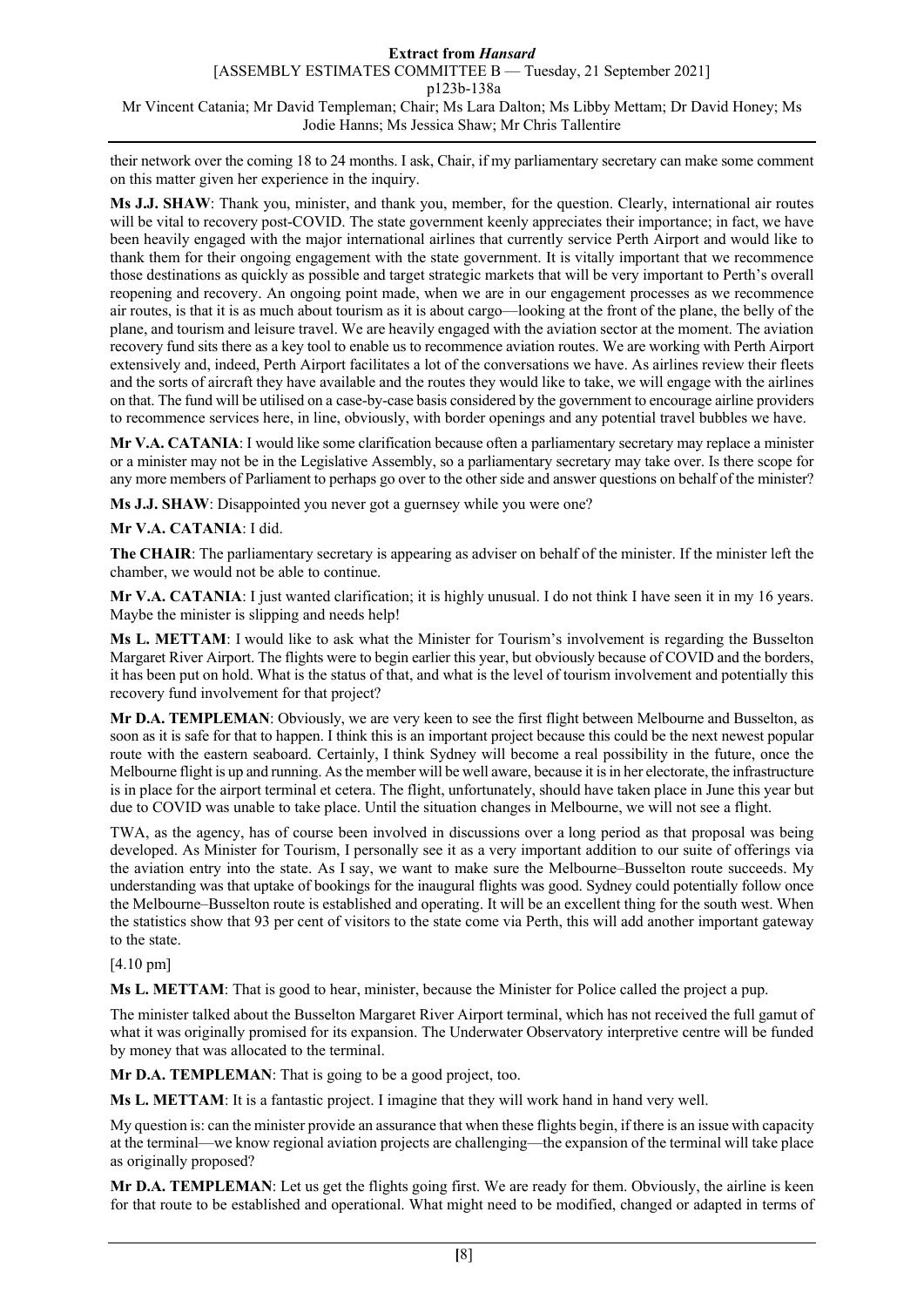visitation experience once people land in Busselton are considerations for the future. But I am very keen to see that route operational. I think it will be successful. I think it has huge potential. Again, as I said, I think that it could be a door opener for direct routes to other destinations on the eastern seaboard, including Sydney. I think it is an exciting opportunity. We are very keen for the COVID situation to abate so that we can get that first flight going and build market with regard to that.

**Mr V.A. CATANIA**: I have a question following from the question of the member for Collie–Preston. In terms of the \$25 million to subsidise or reduce the cost of airfares, is the minister aware of airlines that have not paid landing fees to local governments or owners of airports? For example, Qantas owes a significant amount of money to towns that own airports. In the minister's considerations to giving away \$25 million to try to reduce airfares, and given that a policy adviser talked about renegotiating routes and so forth, will the minister in his negotiations seek to recoup money that is owed to local governments or airport owners? It is a considerable amount of money a huge amount of money. Will the minister negotiate with those airlines to pay those bills before he gives taxpayers' money to them?

**Mr D.A. TEMPLEMAN**: I am not aware of any of the examples that the member raises. I would be interested to hear of them, and the member can certainly -

**Mr V.A. CATANIA**: They have been highlighted in the media. Is the minister not aware of one airline that has not paid an airport or a local government?

**Mr D.A. TEMPLEMAN**: I am answering the question. In terms of commercial negotiations, we are focused on making sure that we are able to stimulate regional economies—in this case as much as possible by increased visitation. Our negotiations with various airlines have been focused on providing affordable opportunities for people to explore the regions. That will continue to be our focus. If there are commercial or contractual obligations between two other parties, it is up to those parties to resolve them. I expect that they will be resolved appropriately. If it is a major carrier, it has a community obligation, and I would expect it to fulfil its contractual obligations with, in this case, a local government authority that happens to be the owner of an airport.

**Mr V.A. CATANIA**: I refer to page 215 of budget paper No 2, the table "Details of Controlled Grants and Subsidies", and the heading "COVID-19 Response". The budget in 2020–21 for the line item "Regional Aviation Recovery" was \$15 million. The actual was just over \$3 million. The 2021–22 budget estimate is \$6.9 million. Can the minister elaborate on what the regional aviation recovery program is and how it will assist the aviation industry?

**Mr D.A. TEMPLEMAN**: The industry in the state's north, in particular, has felt the impacts of the COVID-19 pandemic the most. The remoteness of the north west makes it difficult to attract intrastate tourists. The industry has felt the impact of cancelled interstate bookings when border closures have taken place. The regional aviation recovery program in 2020–21, which constitutes some of the figures that the member highlighted, forms part of the state's COVID recovery plan. It seeks to provide affordable pricing for tourists and regional residents over the longer term. It also focuses on or seeks to instil competition, where possible—I highlight—on routes to encourage lower fares. We also, of course, discounted or supported discounted fares to Broome through Virgin, and to Exmouth through Qantas over a 12-month period; and to Kununurra through Virgin over a six-month period. That aligned with the region's peak tourism period. This ensured the operation of five flights a week, in addition to Saturday and Sunday flights, to Kununurra, which were also part of an agreement with Virgin.

The member might also be aware that the agency packaged other incentives along with airline flights to Kununurra when interstate bookings were cancelled because of COVID. The \$300 Kimberley Wanderer Pass allowed someone purchasing a flight to Kununurra to also avail themselves of a tourism experience while they were up there. I understand it was very successful. It was very targeted. That is what we did when there was a particular need to backfill vacancies because of COVID—we tried to fill those vacancies. In the case of the Kimberley Wanderer Pass, it included a discount for an experience.

### [4.20 pm]

**Mr V.A. CATANIA**: Is the minister able to provide by way of supplementary information a breakdown of the airlines to which that money has been allocated over the course of the last 12 months?

**Mr D.A. TEMPLEMAN**: Again, as the member is probably aware, the negotiation of these arrangements is commercial-in-confidence. Given that circumstance, it is not possible to provide that information. We can provide the member with specific information, perhaps through a question on notice, on what we spent on the Kimberley Wanderer Pass, for example, but commercial-in-confidence negotiations cannot be divulged, as I am sure the member can appreciate.

**Mr V.A. CATANIA**: Is the minister able to advise, without providing a figure, which airlines have received this financial assistance?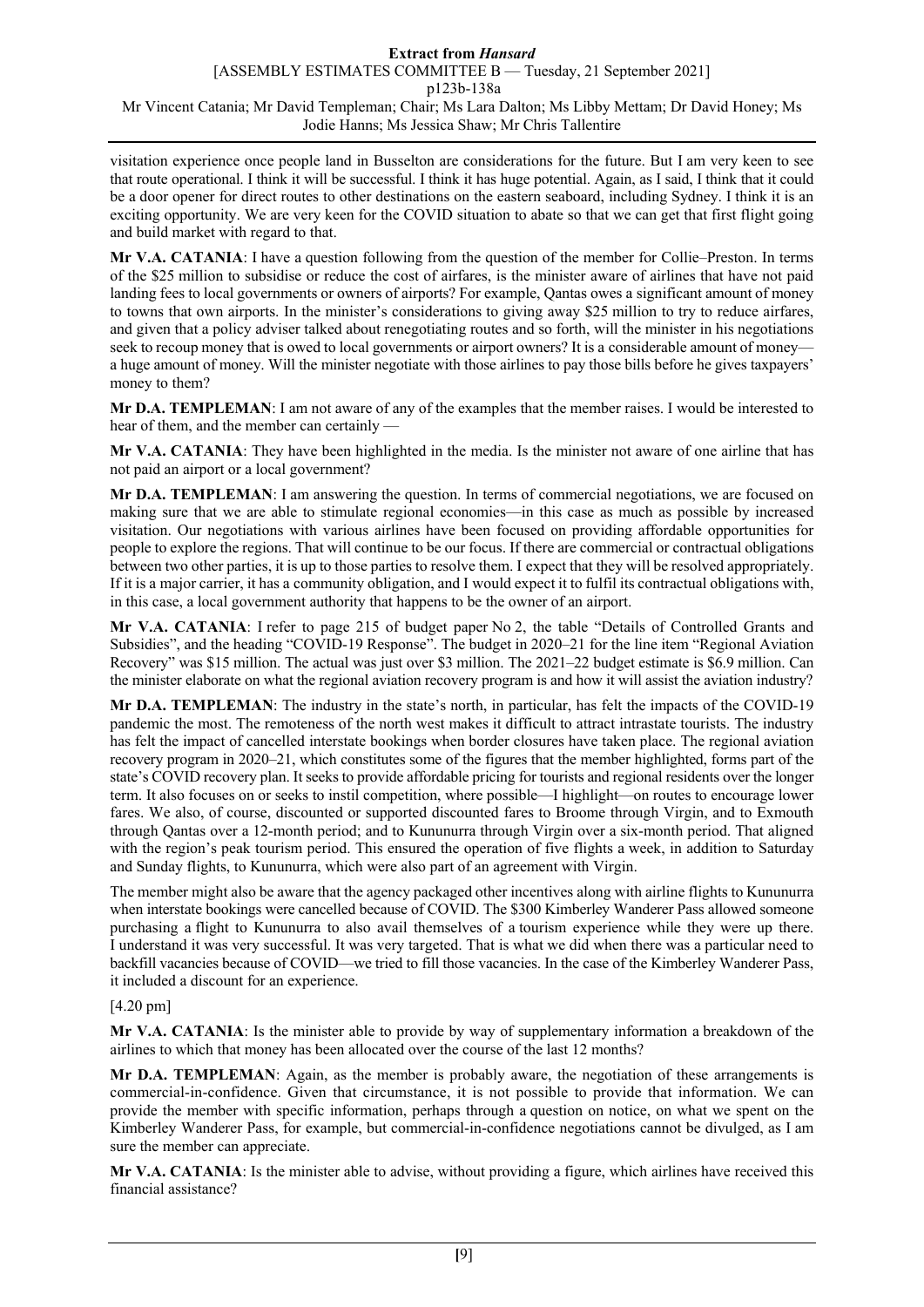# **Mr D.A. TEMPLEMAN**: I have highlighted those.

**Mr V.A. CATANIA**: Can the minister repeat the companies that have benefited from the regional aviation recovery package?

**Mr D.A. TEMPLEMAN**: It is just Virgin and Qantas at this point in time.

**Mr V.A. CATANIA**: Since these companies have received financial assistance from the taxpayers of Western Australia, in his renegotiation of these contracts, will the minister ask whether these companies have paid local governments the right amount of money for landing fees or the utilisation of the airport—it could be a private company, such as Broome International Airport—and demand that they pay their bills before taxpayer money is used to assist those companies to fly to these destinations?

**Mr D.A. TEMPLEMAN**: Again, these are contractual arrangements between two parties of which I am not a party. However, in conversations with a range of stakeholders, I will raise it as a matter that has been drawn to my attention.

**Dr D.J. HONEY**: I refer to page 215 of budget paper No 2 and the line item "Renewable Hydrogen". The 2020–21 budgeted amount is \$7.7 million. The 2020–21 estimated actual is \$2 million, the 2020–21 budgeted estimate is \$5.872 million and so on. What is that expenditure for, because it was not mentioned in the description that the minister gave before when he spoke about renewable hydrogen?

**Mr D.A. TEMPLEMAN**: In August 2020, the state government announced a boost to funding for hydrogen through the WA recovery plan. This included \$5 million to fund a second round of the renewable hydrogen fund, \$3 million for a legal frameworks review, \$2.7 million to expand the renewable hydrogen unit, \$1 million to identify suitable locations for the geological storage of hydrogen, another \$1 million towards developing a detailed hydrogen value chain model and \$600 000 to study blending hydrogen in the Western Australian gas network. I understand that those amounts relate to those particular items, and the director general has indicated that that is correct.

**Mr V.A. CATANIA**: I refer to page 215 of budget paper No 2, volume 1, and the line item "Tourism Recovery Program". Why is there no funding for the tourism recovery program in 2021–22?

**Mr D.A. TEMPLEMAN**: The member may be aware that we recently announced a \$16.8 million WA tourism and travel agent support fund, which is co-funded with the federal government. The announcement was made by the Premier and Senator Michaelia Cash, from memory, in August this year. That money is focused on tourism recovery. My understanding is that it does not appear in the state budget, but, of course, it is a commitment to tourism recovery so there are funds for tourism recovery in that context.

**Mr V.A. CATANIA**: Is that a co-funded amount of \$16 million for travel agents?

**Mr D.A. TEMPLEMAN**: Travel agents are included. It is the WA tourism and travel agent support fund, and, of course, it will appear essentially in the midyear review.

**Mr V.A. CATANIA**: So it is new money.

**Mr D.A. TEMPLEMAN**: Yes, it is new money, of which half—\$8.4 million—is a contribution from the state.

**Mr V.A. CATANIA**: There is no money in the forward estimates to cater for any future impact on tourism and small businesses if we have an outbreak of COVID; cabinet will decide whether money is required. Why has the government not allocated \$8 million in future years to properly plan for a COVID outbreak?

# [4.30 pm]

**Mr D.A. TEMPLEMAN**: As the member would be aware, the scope, impact and severity of a COVID outbreak in dollar terms cannot necessarily be predicted. In the case of a lockdown, our approach over the last 18 months has been to assess the impact and respond with an appropriate budget allocation. That is the practice for not just this government, but other governments around the country. They assess the impact that can include the length of time for a lockdown and the regional impact. Some regions are more severely impacted than others depending on the restrictions imposed. My understanding is that the practice of most governments in Australia, including the federal government, is that there is an assessment of the circumstances and then an appropriate response, including a budget commitment response. The \$16.8 million recognises that the impact on tourism in Western Australia was affecting aspects of the sector and that the funding needed to be targeted, which is one of the reasons that the circumstances for travel agents were considered in the recent announcement by the Premier and the federal minister. Looking forward, and depending upon what circumstances and impacts we may face, the government will respond. It has a track record of doing that and it will finesse those responses based upon the experiences. One of the things that we found, even with the \$16.8 million in funding, was the need to look at the criteria more closely in terms of broadening the scope and capacity to accommodate more businesses that perhaps were not captured in earlier support initiatives. I am very confident that if there are further outbreaks, we will respond as we have already over the last 18 months.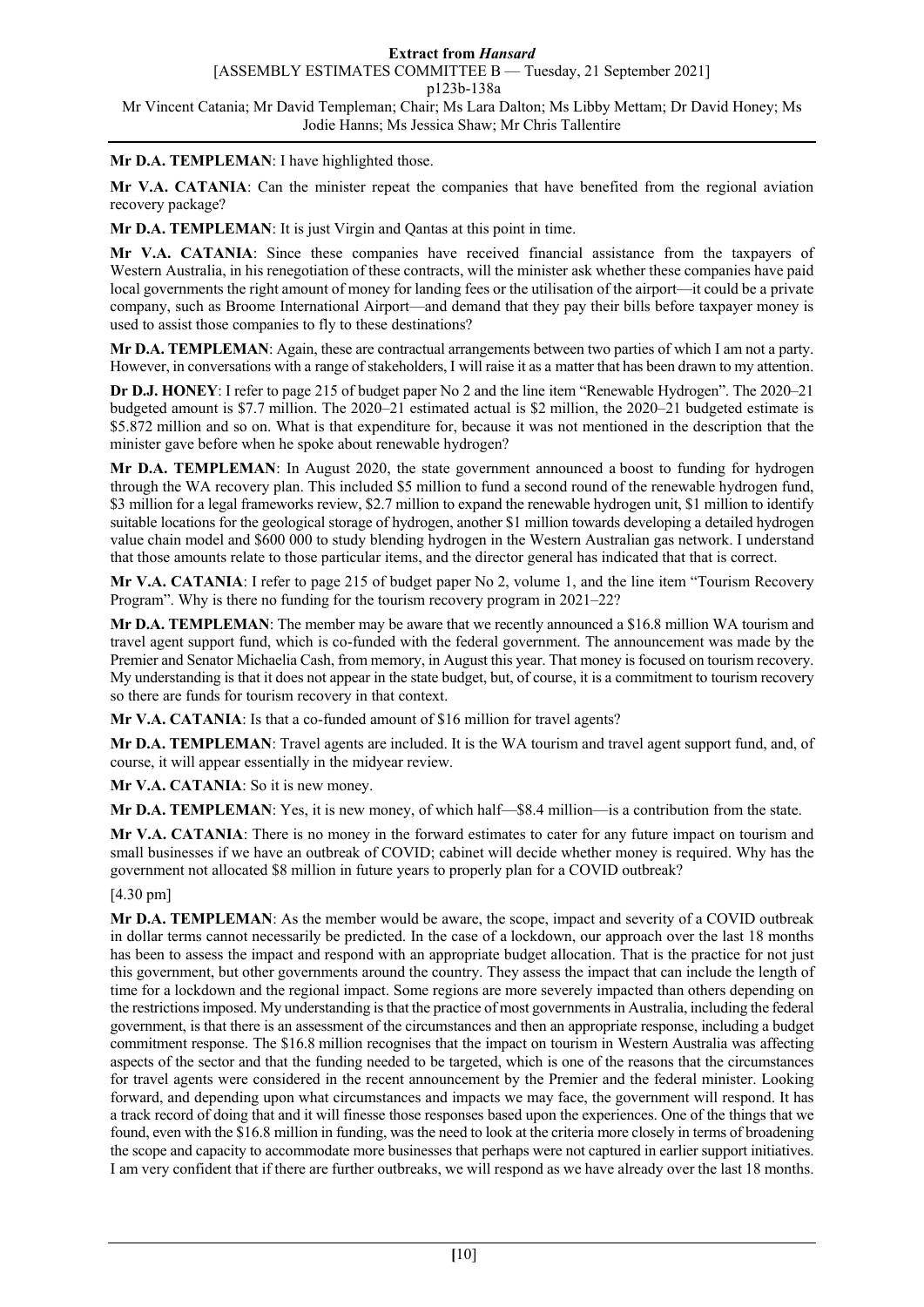**Mr V.A. CATANIA**: Have those businesses already accessed the \$16.8 million in funding that the minister said was co-funded by the state and federal governments?

**Mr D.A. TEMPLEMAN**: Applications opened earlier this month on 6 September, and I think they close at the end of September. Take up so far has included —

**Mr V.A. CATANIA**: Was this during the last lockdown?

**Mr D.A. TEMPLEMAN**: It is for the current impacts as a result of the eastern states' lockdowns. Businesses that particularly rely on interstate travel have been impacted by the lockdowns in eastern states. There has been some important nuancing and finessing of the criteria, including the comparison of the business's turnover during two two-month periods. One of the challenges for some businesses in earlier alliterations of support was the criteria that required them to compare their turnover for two months this year with that of two months last year. They were not getting an appropriate comparison. We have finessed that criteria.

As of today, there have been about 242 applications and so far 86 have been approved. All applications are in some stage of assessment and there is a rolling weekly payment program. The aim is to get that money out as soon as is practicable to those people who need that support. We have people working with those businesses to get through the application process so that those applications can be assessed as soon as possible and the support delivered.

**Mr C.J. TALLENTIRE**: My question is about authentic Aboriginal tourism. I refer to page 204 of the budget papers, paragraph 7.3. How will \$20 million Aboriginal tourism fund support Aboriginal tourism?

**Mr D.A. TEMPLEMAN**: I thank the member for Thornlie for the question. This is something that very important for Western Australia, particularly as we move forward into a post-COVID world. Western Australia probably has the most diverse Indigenous population and heritage of any of the states and territories. A person can travel the length and breadth of the state and, because of the diversity of our Indigenous heritage and our Indigenous communities, find that all of them have a unique story to tell. I am very proud of the work that was put in to secure a \$20 million commitment to our Aboriginal tourism strategy. It will be delivered, first of all, through the Tjina plan—a \$20 million commitment over four years to deliver on an aspiration for Western Australia to be the premier place for visitors to have an Indigenous experience. It will ensure that, essentially, when people come to Western Australia, or Western Australians travel within the state, and seek to have an authentic Indigenous experience, they actually get a high-quality experience. I applaud the numerous Indigenous tourism providers and product in our state. They vary from on country experiences through to art galleries in the remote areas of the state, whether they be in Wiluna or—where is that one I keep being told to go to with the slumped glass —

# **Mr V.A. CATANIA**: Warburton.

**Mr D.A. TEMPLEMAN**: Yes, that one in Warburton, or a bush tucker experience in the south west or an experience in the city. I applaud all the existing providers, even those that have been operating for many years on the Dampier Peninsula north of Broome. Many of them are small or single-person enterprises and some of them are larger. We want to support those that exist but also grow new opportunities and the Tjina plan is focused on doing that. There are some streams in the Tjina plan that are focused on developing business capacity and facilitating the development of experiences in a variety of contexts. It is a bold plan. Playing a key role in this plan will be the Western Australian Indigenous Tourism Operators Council, the agency—Tourism Western Australia—and communities and other tourism businesses in regional WA. They all have a role to play to develop, nurture and encourage this aspiration to become a premier destination. If there is a positive to be taken out of the COVID experience, it is that we now have some time to hone those opportunities to develop, nurture and support them. The member, who is an avid bushwalker and lover of the environment, knows that this government has committed to the Aboriginal ranger program. We see strong linkages to that government program and to the Camping with Custodians program, which is operated with support through the Department of Biodiversity, Conservation and Attractions.

We are also very strongly supportive of local governments that understand the role that they can play, and should play, in the telling of local Indigenous stories. I think this is a good plan. It is an important plan for the development of our tourism product in Western Australia. It positions us to offer visitors experiences—whether intrastate, interstate or international—so that they do not go home disappointed that they did not have a good, high-quality and authentic experience—that they will go back to the place where they live saying, "I went to Western Australia and I was knocked over by the beauty and the power of the storytelling that came from an authentic Indigenous experience." We already have a great network out in our communities in the cultural art space. We have several dozen Aboriginal art galleries and cultural centres throughout the state, particularly in the Pilbara in the north west. We want to maximise the benefits for those people who produce the art; tell the stories to not only get a financial benefit but also share the oldest living culture on this planet. It is a great aspiration.

[4.40 pm]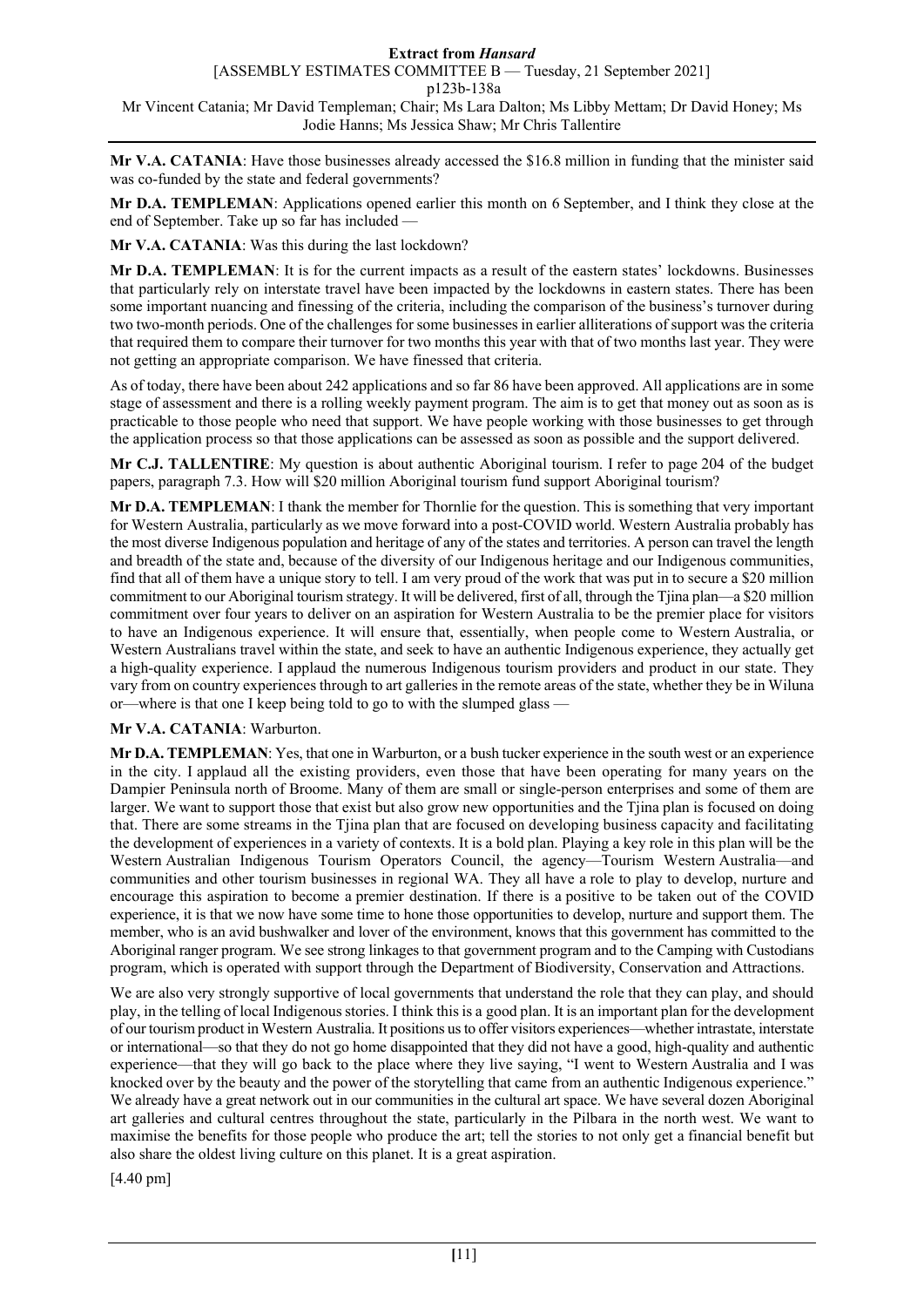**Mr V.A. CATANIA**: Can the minister elaborate on the Aboriginal tourism fund? Paragraph 7.3 on page 204 refers to \$20 million for the Aboriginal tourism action plan 2021–2025. Under "Details of Controlled Grants and Subsidies", there is \$320 000 for "Aboriginal Tourism Fund" this financial year, \$1.2 million for 2022–23, and \$2.75 million for each of the 2023–24 and 2024–25 forward estimates. I am not very good at maths, but it does not really add up to \$20 million. Can the minister show me where the \$20 million is in the budget? "Aboriginal Tourism Fund" is on page 215. I am assuming that is what it is.

**Mr D.A. TEMPLEMAN**: The member is referring to the grants expenditure attached to that fund.

**Mr V.A. CATANIA**: How much is for the Aboriginal tourism fund in 2021–22? Can the minister provide the breakdown over the five years?

**Mr D.A. TEMPLEMAN**: It is as shown in the budget, and expanding out into 2024. I did maths 4 at Northam Senior High School; I reckon it adds up to about \$20 million!

**Mr V.A. CATANIA**: Whereabouts is that?

**Mr D.A. TEMPLEMAN**: At the top of page 202.

**Mr V.A. CATANIA**: What is the Aboriginal tourism fund? What is that in aid of?

**Mr D.A. TEMPLEMAN**: That is the Tjina plain. The member was referring to other figures.

**Mr V.A. CATANIA**: I am referring to the Aboriginal tourism fund of \$320 000.

**The CHAIR**: You are on the grants and subsidies.

**Mr D.A. TEMPLEMAN**: No. The member is referring to the grants one. "Aboriginal Tourism Fund" is the first item under "Election Commitments".

**Mr V.A. CATANIA**: I understand that now. In terms of the Aboriginal tourism fund of \$320 000 in 2021–22, what is that in aid of?

**Mr D.A. TEMPLEMAN**: I will ask Renata to respond because she will be able to give the member that detail.

**Ms R. Lowe**: As to the grants and subsidies for the Aboriginal tourism fund, when we deliver activities such as the Camping with Custodians program, we grant funds to communities for the delivery of their activity. We do all the work with them in the planning and approvals, but when it comes to actually building the bricks and mortar, we provide the funding to them in a grant.

**Mr D.A. TEMPLEMAN**: How many Camping with Custodians have we got now?

**Ms R. Lowe**: Minister, we have five in operation. One is under construction at Djarindjin on the Dampier Peninsula, one is in the planning stage, and we have just put out, through the minister, a registration of interest from communities on further developments.

**Ms L. DALTON**: I refer to service 7, "Tourism Destination Development", on page 211 of the budget papers. I note this service area focuses on tourism supply side issues, working across government and industry to determine the needs of destinations. Can the minister please advise what support has been provided to support Kalbarri, which was significantly damaged by cyclone Seroja earlier this year?

**Mr D.A. TEMPLEMAN**: I thank the member for the question. Significant damage was experienced not only in Kalbarri but right through the midwest as cyclone Seroja crossed the coast at Kalbarri and continued inland, crossing through several shires in the midwest and ultimately into the wheatbelt. Minister Whitby, the Minister for Emergency Services, was lead minister in terms of the response. However, from a tourism perspective, it was important for the agency and the tourism sector to respond, particularly those providers in Kalbarri and surrounds. I visited the township of Kalbarri in the weeks following the cyclone. I met with business owners and tourism operators. It was a frank and robust meeting. A whole range of issues were highlighted with regard to their immediate needs. They were aspirational objectives by the operators there.

In response, Tourism WA dedicated a recovery program for the region that included a range of initiatives. A number of them were immediate. We placed an officer from Tourism WA in the region to assist tourism operators as they rebuilt. An office to provide support was put directly into the region. The sum of \$250 000 was provided to the Mid West Development Commission to support the redevelopment of public tourism infrastructure in Kalbarri, particularly infrastructure that had been damaged by the cyclone. That funding was used to assist the Shire of Northampton and the Kalbarri Development Association in the redevelopment of beach and foreshore infrastructure. Funding of \$220 000 went to Australia's Coral Coast regional tourism organisation. That RTO is focused on tourism promotion for the region. That \$220 000 went towards marketing activities to promote a measured return to visitation to Kalbarri and other cyclone-impacted areas. The sum of \$50 000 went to Australia's Coral Coast to provide 50 per cent discounts on tours and hire equipment in Kalbarri. This was known as Experience Kalbarri at Half Price.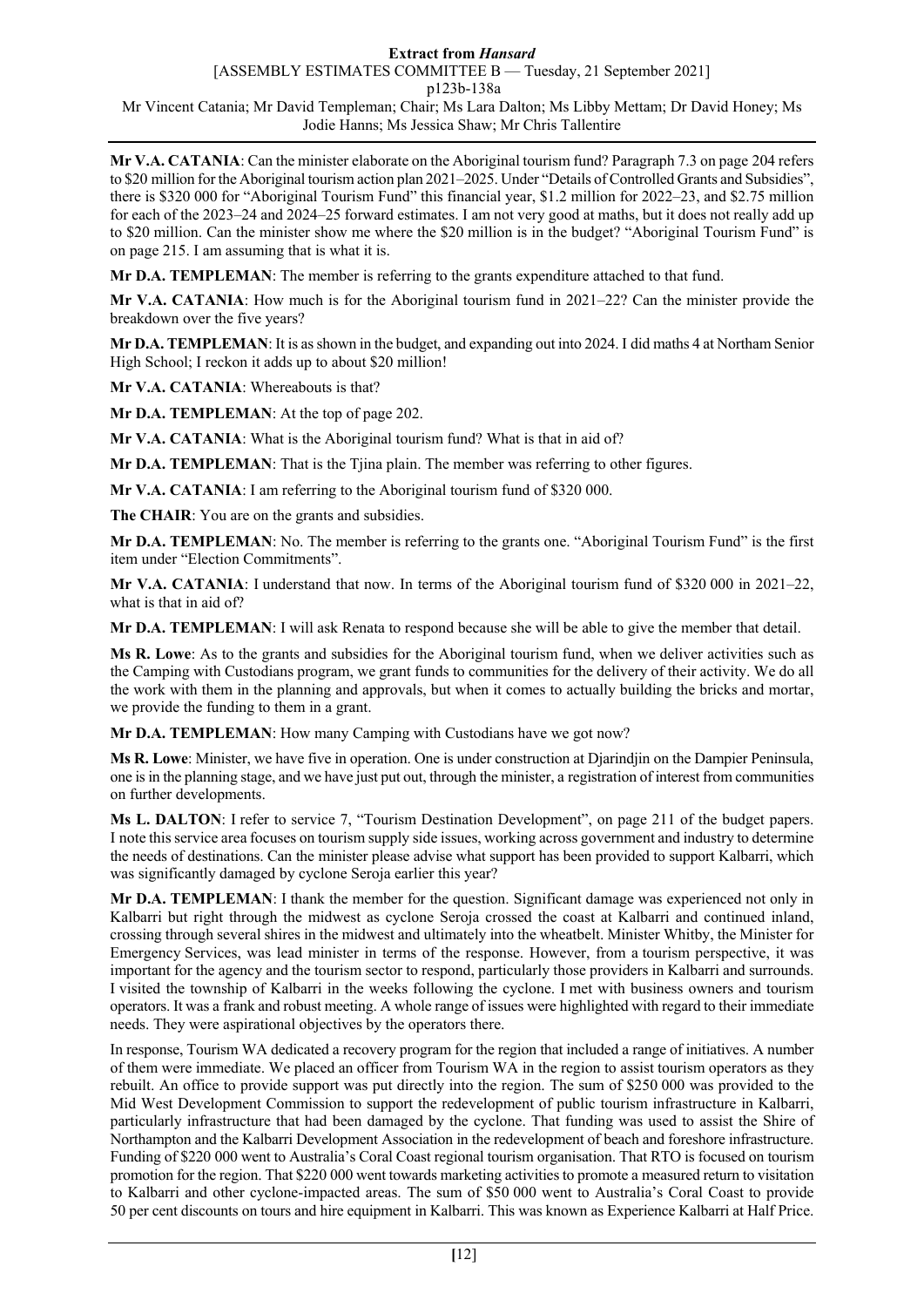It was launched on 19 August and sold out within a week. It was one of the things that was particularly put to me when I visited, particularly by tourism operators, boat-hire owners and businesses that run four-wheel drive or motorbike experiences on the beach; all of those sorts of experiences. The uptake of their product was very slow; even when people started coming back to Kalbarri, because it was officially, if you like, open again.

That support is very, very important. Again, it demonstrates how we have always tried to respond to needs and target a response, and that particular response was obviously very successful. Nearly 1 000 visitors booked tours or hired equipment through Kalbarri Visitor Centre. Importantly, the program was delivered through the Kalbarri tourism centre, which is important for a small local tourism centre. It is important that it was able to assist directly with the promotion. Twelve operators in the visitor centre received commissions from that targeted program. We will look at those sorts of programs for experiences into the future. That targeted program worked really well, and if such a targeted program is required in the future, that is what we will consider. We have done it in the City of Perth and a range of other places.

Also, in July, we made a \$104.5 million allocation to support recovery and rebuild in areas impacted by the cyclone. That is a federal and state initiative. I understand that is a historic amount. The 16 local government areas affected are eligible for funding from the disaster recovery fund in addition to \$4 000 grants through the small business grants program administered by Minister Whitby's Small Business Development Corporation.

I am very pleased that Kalbarri is now on the road to recovery from what has been a devastating experience. One of the important things highlighted to me by one of the residents is that it was a very frightening experience for many of the residents of that town, particularly children. One of the operators whom I met with—who was quite distressed, to be honest, on the day I was there—talked about not only the devastation caused to infrastructure and houses, which is heartbreaking, but also the impact of the cyclone's ferocity on children who had sheltered with their parents and loved ones during that evening. That is an important consideration when local governments are working to restore a town back to full operation. Thankfully, Western Australians heard the call to go back and support Kalbarri and are doing so in big numbers. I understand that, again, the school holiday period looks as though it will be a very, very popular time to visit that magnificent region of Western Australia.

# [4.50 pm]

**Mr V.A. CATANIA**: From the outset, yes, the minister is right about children being affected. If he talks to people at the school, he will see the impact it has had on the school community. It has managed to slowly make its way forward, but every time it rains it brings back that memory.

**Mr D.A. TEMPLEMAN**: That is right, or high wind.

**Mr V.A. CATANIA**: The minister is right. In Kalbarri, it is not business as usual. There is still a lot of heartache, and a lot of families living with other families. There is a lot of pressure to find workers to rebuild Kalbarri. As the member for Geraldton will know, there is no accommodation left in Kalbarri. Even in Geraldton, it is very hard to get accommodation because that is where the tradies and builders are coming from. The government made a commitment out of that \$100-and-so million, or a commitment very early on, to provide workers' accommodation to Kalbarri. In actual fact, it was an election commitment announced by, I think, the Premier and the Minister for Regional Development in the dying days of the campaign. They said that they will support and financially assist workers' accommodation for the tourism businesses of Kalbarri. Where is it, minister? Where is the support for those businesses who are doing it tough? Kalbarri is not all beer and skittles. Yes, it is slowly recovering, but I would say that it is about 20 per cent of the way. It will take years. Where is the support for workers' accommodation? Given that many houses have been destroyed or are in the process of being rebuilt, and accommodation is at a premium, how is the government helping the small businesses and the tourism operators by providing workers' accommodation? Where is it at, minister?

**Mr D.A. TEMPLEMAN**: I have highlighted to the member that no-one can really understand what someone has gone through unless they go through it themselves. I have spoken to people who went through cyclone Tracy as children who are now full-grown adults and the impact is still with them, and I do not underestimate that. I also do not underestimate the impact on children and families in Kalbarri and, indeed, in other parts of that region; farming communities further inland also experienced pretty strong damage to their properties and houses. Through its emergency management processes, the government responded immediately to immediate needs with a variety of service providers to restore power and water connections et cetera. From an emergency management perspective, both salaried and volunteer personnel were required. The response from the Western Australian volunteer community was remarkable. A State Emergency Service brigade from my community in Mandurah went to the region to respond, as did crews from a number of other places. Western Australians more broadly, I think, appreciate in some way the impact, but no-one really understands it unless they go through it. Minister Whitby is the lead minister. His response as a new minister in the government, just weeks after the election, was outstanding. He has been committed to delivering a cross-government response, which included immediate support and then calling upon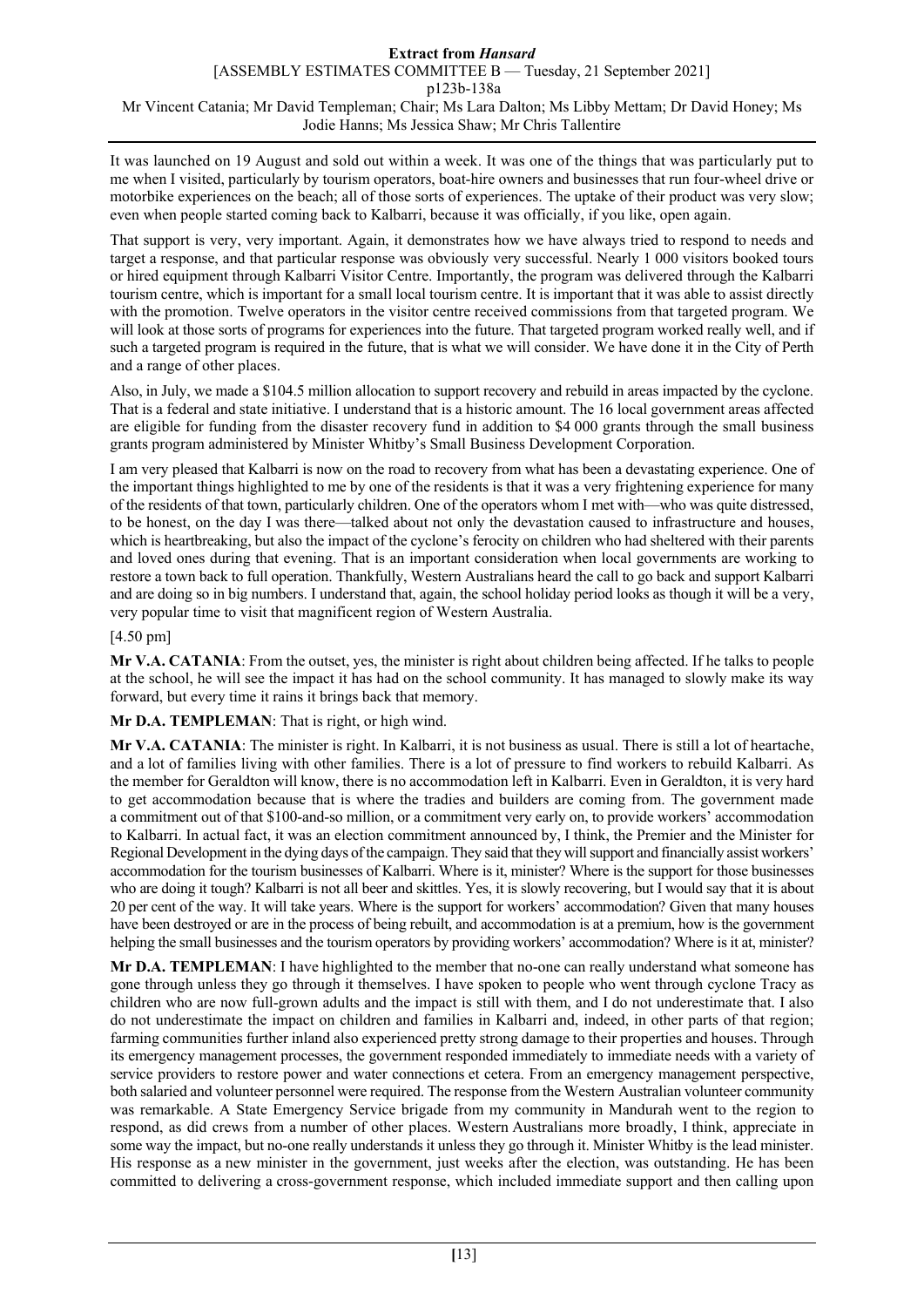the federal government for support. That has resulted in a record state–federal government commitment of over \$104 million for recovery.

I have highlighted to the member in detail the tourism support that came directly from my agency. Again, we listened and focused on what we could do through my agency to support that community. In terms of infrastructure, the record \$104.5 million has a variety of streams of support that will be ongoing. I think the member is right. The reality is the recovery will take years. There is no doubt about that. I can assure the member that the people of that town have been very much in the thoughts and actions of local, state and federal governments, and will continue to be. From a tourism perspective, I will do everything I can to ensure that Kalbarri is marketed as a fantastic destination so that visitation can continue in the future and support the businesses that rely on a steady stream of visitation to the region. We will look at a whole range of supporting infrastructure, including the magnificent Skywalk, which I think is a wonderful addition to that region, and at how we can interpret our natural environs so that the visitation experience is even more enhanced. All those will assist the local community.

I am sure that those conversations on workers' accommodation and housing and the \$104.5 million can be had with Minister Whitby. It is one of a number of considerations that need to be addressed and are being addressed, including the power problem. As I said, the legacy issue has been around for a long time and it is being fixed. My understanding is that an electrical unit—I am not sure what the correct term for it is—will be installed.

# [5.00 pm]

**Mr V.A. CATANIA**: It is going to assist; it will not fix it, minister.

**Mr D.A. TEMPLEMAN**: I do not want to get political, but I have to say that the member has been a member for that place for a long time.

**Mr V.A. CATANIA**: Sorry?

**Mr D.A. TEMPLEMAN**: The member has been a member for that area for a long time.

**Mr V.A. CATANIA**: No, I have not—it has been for about six months.

**Mr D.A. TEMPLEMAN**: Yes, but part of a government prior to that that did not address a lot of infrastructure.

**Mr V.A. CATANIA**: The minister does not know the history of it.

**Mr D.A. TEMPLEMAN**: No, no, no—you do not like it when it is thrown back at you, do you?

**Mr V.A. CATANIA**: Do not embarrass yourself!

**Mr D.A. TEMPLEMAN**: You do not like it, do you?

**The CHAIR**: Are we moving on to the next question?

**Mr V.A. CATANIA**: We will move on to the next question because he is rambling.

**Mr D.A. TEMPLEMAN**: I am going to continue to keep Kalbarri at the forefront of our considerations for tourism and visitation support. That is why we are investing in supporting some infrastructure for the local government. That is why we are supporting programs for targeting and assisting tourism operators—those I have highlighted and we will keep looking at that as a means of supporting tourism into the future, because I think people will continue to see Kalbarri as a place they want to visit into the future. The future looks bright for them in that respect as we work together to address the challenges that cyclone Seroja delivered on that April night earlier this year.

**Mr V.A. CATANIA**: I refer to page 215 under "Details of Controlled Grants and Subsidies" and to "Tourism— Other Grants and Sponsorships". Reference is made to \$800 000 each year until 2024–25. The minister spoke about Kalbarri and the midwest being affected by the cyclone and referred to the so-called grants that have filtered out to those in Kalbarri. When it comes to tourism businesses, a grant of \$4 000 was made available out of the recovery for tourism businesses and businesses in general.

### **Mr D.A. TEMPLEMAN**: Small businesses.

**Mr V.A. CATANIA**: Yes. Kalbarri is made up of a lot of mum-and-dad businesses, for want of a better word, who do not earn more than \$75 000 a year. Unfortunately, those grants missed a lot of those businesses and tourism operators because they could not meet that criteria of earning more than \$75 000, plus being registered for GST and so forth. The criteria announced by the Minister for Small Business clearly did not meet a lot of the needs of the majority of small businesses in Kalbarri. What is the government doing to address that situation to allow those mums and dads or sole traders to access the \$4 000 that was to assist those businesses in Kalbarri?

**Mr D.A. TEMPLEMAN**: The question is, essentially, in relation to that program and I do not have a budget item for that in my budget area; however, I am happy to answer it in the context of the recent announcement on the support for tourism businesses and travel agents. The reality is that we learn from each program. The learnings quite often relate to how we tweak the criteria for the next program—whether it is a subsidy, a grant or a discount. The aim is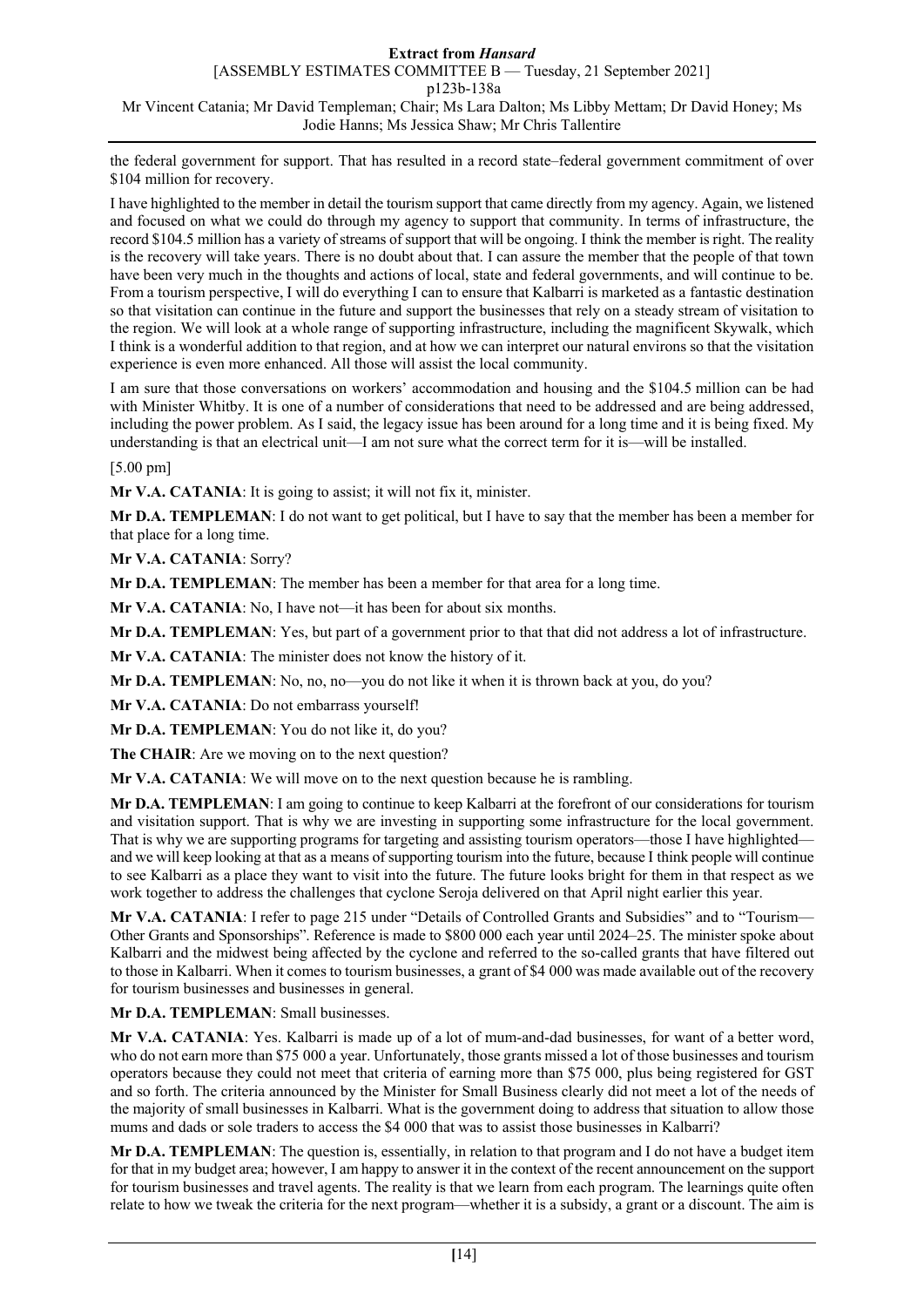not to discard people from being considered; it is to make sure we target it to those who need it. The criteria in the fund that is referenced in this budget does that, because we learnt from earlier iterations, if you like. That includes the months that are used to compare income loss and eligibility. The definitions issue is one also that has been raised and has been tweaked in subsequent programs. One of the challenges is that some businesses have registered in previous iterations. Some wineries, for example, register as a winery, but also have a cafe registration as well. There are various examples of some applications that were excluded because they were not a particular defined business. In this recent round we have worked very hard to look at the criteria and the two-monthly comparisons that assess them against loss and also at expanding the net, if you like, of capturing businesses that under other iterations would not have been captured prior.

**Mr V.A. CATANIA**: How is that impacting on the businesses that have missed out on that \$4 000?

**Mr D.A. TEMPLEMAN**: That program has concluded. It was opened and closed; it has concluded. Subsequent programs have been delivered. The \$4 000 grant the member mentioned did not have a continuous time line. It was not a rolling program. It was a program that had a defined time. That was not a program auspiced by myself or by my agency but in the development of the latest support package through tourism; it was specific to tourism businesses. The criteria were to capture as many tourism businesses as possible. We did some other things at the request, by the way, of tourism operators in Kalbarri and its surrounds; for example, with regard to requests for the waiving of fees and licences specific to those who might be licensed to operate on Department of Biodiversity, Conservation and Attractions land. The requests to waive those fees were successful. We waived fees for them, because that is what a lot of the business entities said would really help them. They said that if they could have their fees waived that they pay to the DBCA for accessing the national park, for example, that would be really helpful. The government listened, the agency listened, and the minister listened and it was delivered. In these programs we listen constantly about the impact and measure it carefully, and if we have to tweak or modify, we will, and we have.

# [5.10 pm]

**Mr V.A. CATANIA**: That does not help those people, those businesses and those mums and dads who suffered because of the cyclone. They were not able to access that \$4 000 because they were a sole trader, did not pay GST and earnt under \$75 000. Does that not highlight that the minister's agency, Tourism WA, was not on the ground talking to businesses during the early part of the cyclone disaster and the need to bring tourism agency staff back into the regions so there was a direct link between what was happening on the ground and what the minister was being told?

**Mr D.A. TEMPLEMAN**: I do not agree with the premise of the member's question. The government and a whole range of other agencies responded —

**Mr V.A. CATANIA**: I am talking about a tourism response that could have influenced some of these changes to the \$4 000.

**The CHAIR**: Member, let the minister answer.

**Mr D.A. TEMPLEMAN**: The \$4 000 program that the member is referring to was not an initiative of the tourism budget.

**Mr V.A. CATANIA**: It affected tourism businesses. You did nothing about it.

**The CHAIR**: Member for North West Central, let the minister answer.

**Mr D.A. TEMPLEMAN**: Get off your high horse. We have been going pretty well so far. The program that the member referred to, auspiced through the Minister for Small Business, was an immediate response to immediate need. From an agency perspective, through my visit and also through the positioning of an officer in the region to support tourism businesses to recover -

**Mr V.A. CATANIA**: Where was that person put?

**Mr D.A. TEMPLEMAN**: In Geraldton. The member just told me there was no room in Kalbarri for them.

**Mr V.A. CATANIA**: How often? That should be taken into consideration.

**The CHAIR**: Member for North West Central, let the minister answer please.

**Mr D.A. TEMPLEMAN**: I would not let an officer take up a place that should be taken up by a local resident. The member's argument is that there is not enough housing and now he asks why we did not house an officer in the town itself. The fact is that the officer worked and continues to work very closely with the tourism office, and it was appreciated. The member may not appreciate that support. I do, and so do the businesses that have benefited from it. That has happened. In addition, as I highlighted in an earlier question, after discussing what was needed by the tourism businesses in that town to respond, it included things like helping them waive fees and licences so they do not have to pay the fees and licences they need to pay. That was done. That was delivered by the government.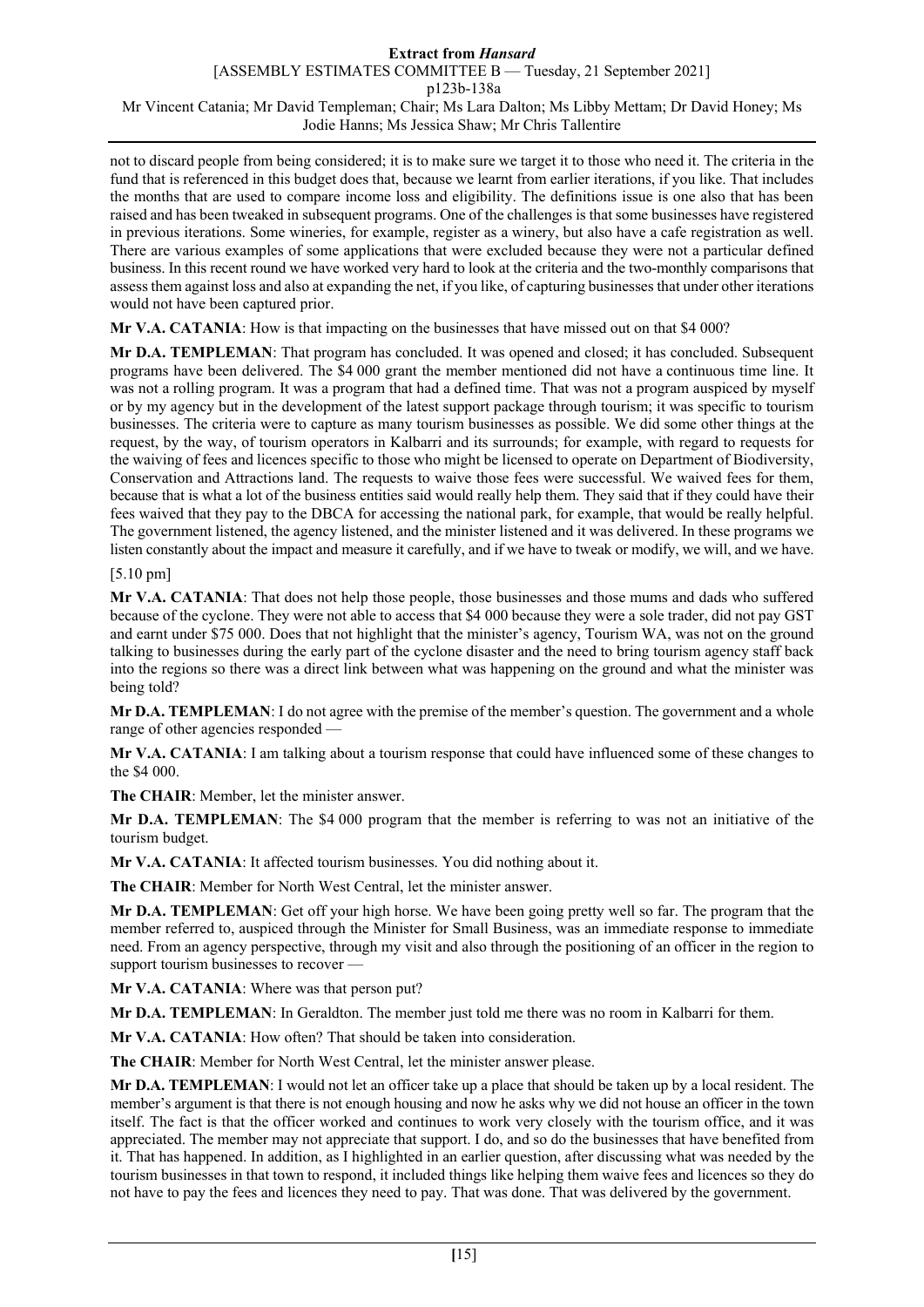**Mr V.A. CATANIA**: Minister, that was a piddly amount but a welcome amount.

**Mr D.A. TEMPLEMAN**: The member asked me a question about supporting tourism businesses in the town and I am going to tell him what we did. The member is trying to say that we did not do anything.

**Mr V.A. CATANIA**: I am trying to give feedback on what is happening on the ground.

**The CHAIR**: Member for North West Central!

**Mr D.A. TEMPLEMAN**: I will tell the member what we did. If he is not going to listen to me, that is his choice. We provided targeted marketing, we supported the regional tourism organisation, the development commission and local government. All the projects targeted what was required and inputted -

**Mr V.A. CATANIA**: Not what was needed. What was needed was workers' accommodation.

**Mr D.A. TEMPLEMAN**: I am sorry, member. When I was up there, the boat tourism operators said it would be really helpful to have a program that allowed visitors to access a discounted program.

**Mr V.A. CATANIA**: And they are right but they need more.

**Mr D.A. TEMPLEMAN**: It was delivered. What happened? In one week, it sold out. I think that responds to need. This government, through its commitment and collaboration with the federal government, responded with a record amount of money for the recovery. That money has a variety of streams that will be delivered to the people in the region. The sad thing is that people like the member go around stirring up people who are already hurting and suffering in a way that I do not think is helpful to their capacity to rebuild.

**Mr V.A. CATANIA**: How so? Explain that.

**Mr D.A. TEMPLEMAN**: We all know your history. We all know your personality. We all know your business.

**Mr V.A. CATANIA**: The history! I was there helping out. Where were you?

**Mr D.A. TEMPLEMAN**: We all know what sort of person you are.

**The CHAIR**: Thank you, member for North West Central. I am on my feet. Let us move on. I give the call to the member for Collie–Preston.

**Ms J.L. HANNS**: Can the minister outline initiatives that the government has implemented to support the tourism sector recover from the effects of COVID-19? I refer in particular to paragraph 7 on page 204. I acknowledge that we have already covered subparagraphs 7.1 and 7.3. I am interested in subparagraph 7.2.

**Mr D.A. TEMPLEMAN**: There are a range of initiatives. I am not sure whether the committee wants to move on. We have officers from the Heritage Council of Western Australia and the National Trust of Australia (WA). If members do not want them to be here, do they want to let them go?

**Mr V.A. CATANIA**: The minister can keep answering that question and we will give him an answer.

**Mr D.A. TEMPLEMAN**: A range of initiatives focused on supporting the recovery of the tourism sector. I have mentioned a couple but I want to highlight some that I think are important. The intrastate marketing campaign, Wander Out Yonder, which was launched last year, was highly successful. The encouragement of local people to explore WA has been remarkable. I think that campaign was outstanding. People come up to me all the time and say that they have been to places in Western Australia, particularly in regional Western Australia, that they had never been to before or they had not been to for decades. Of course, we are going to see that now with the wildflower experience in the midwest and the wheatbelt areas of regional Western Australia. Record numbers of people are going through those areas. That is doing great things for businesses such as the bakery in Mingenew and the butcher in Perenjori. Those tourism campaigns are making a big difference to those communities. The great thing is that those communities are getting a chance to showcase themselves. People in the town in which I taught, Three Springs, cannot remember the last time they saw the number of visitors they are seeing now exploring the midwest and the wildflower environs.

**Dr D.J. HONEY**: It went downhill after you left, minister!

**Mr D.A. TEMPLEMAN**: I know that the school went down in terms of numbers.

The campaigns have been very successful. I mentioned the Kimberley Wanderer Pass earlier. That focused on assisting tours and experiences in the East Kimberley. There are essentially three subregions in the Kimberley. They are different in terms of impact. The eastern part of the Kimberley, which includes Kununurra and its surrounds, is much starker than Broome, for example, because the East Kimberley relies very much on interstate visitation. It was impacted when borders were closed as a result of COVID-19.

We had the Perth Staycation campaign. We need not forget the importance of Destination Perth. A number of our hotels had some occupancy on weekends but mid-week was very difficult for them in terms of volume. The